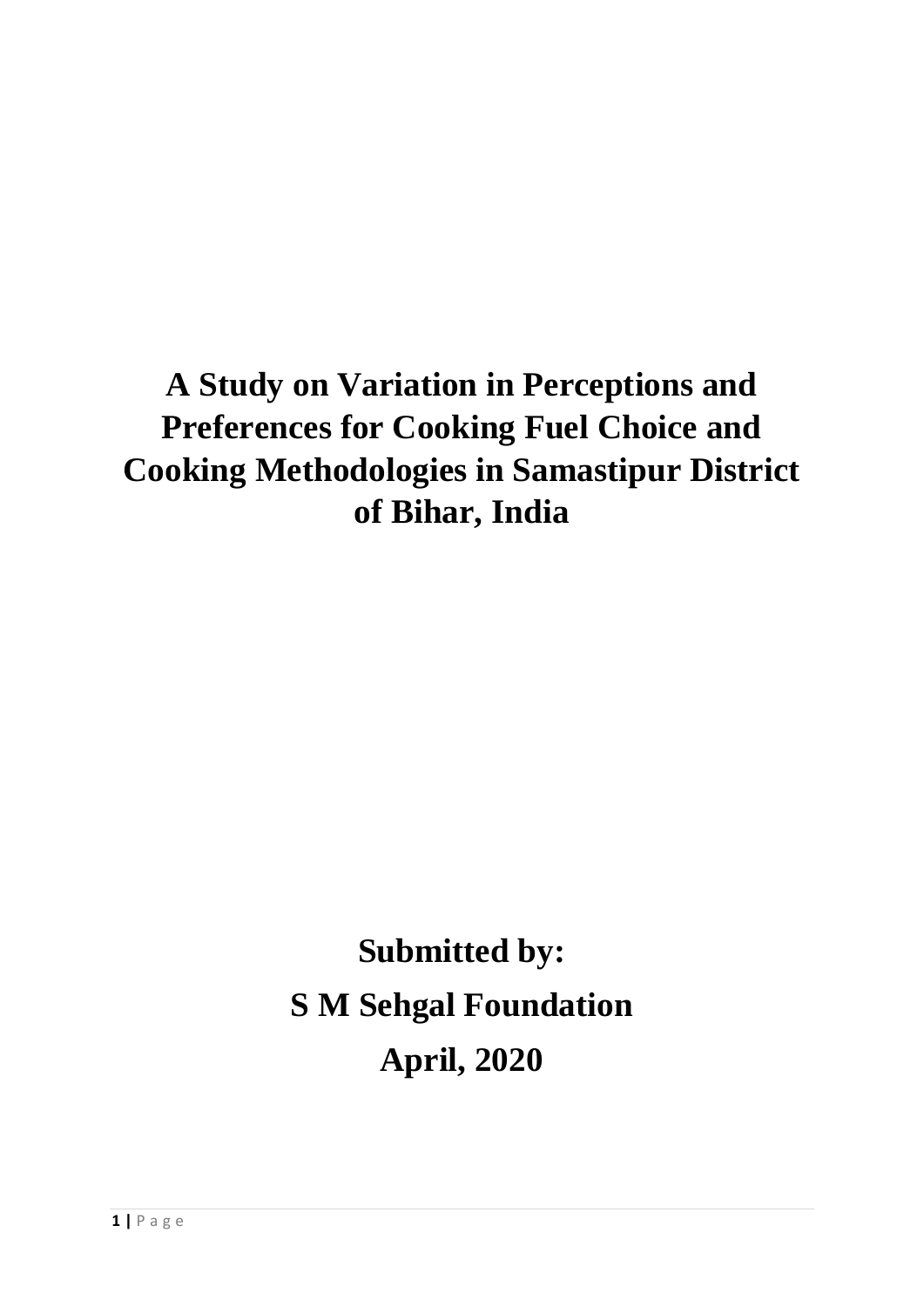# **Table of Contents**

| 1.  |  |
|-----|--|
|     |  |
|     |  |
|     |  |
|     |  |
|     |  |
|     |  |
|     |  |
|     |  |
| 3.  |  |
| 4.  |  |
|     |  |
|     |  |
|     |  |
|     |  |
|     |  |
|     |  |
| 4.7 |  |
| 5.  |  |
|     |  |
|     |  |
| 6.  |  |
|     |  |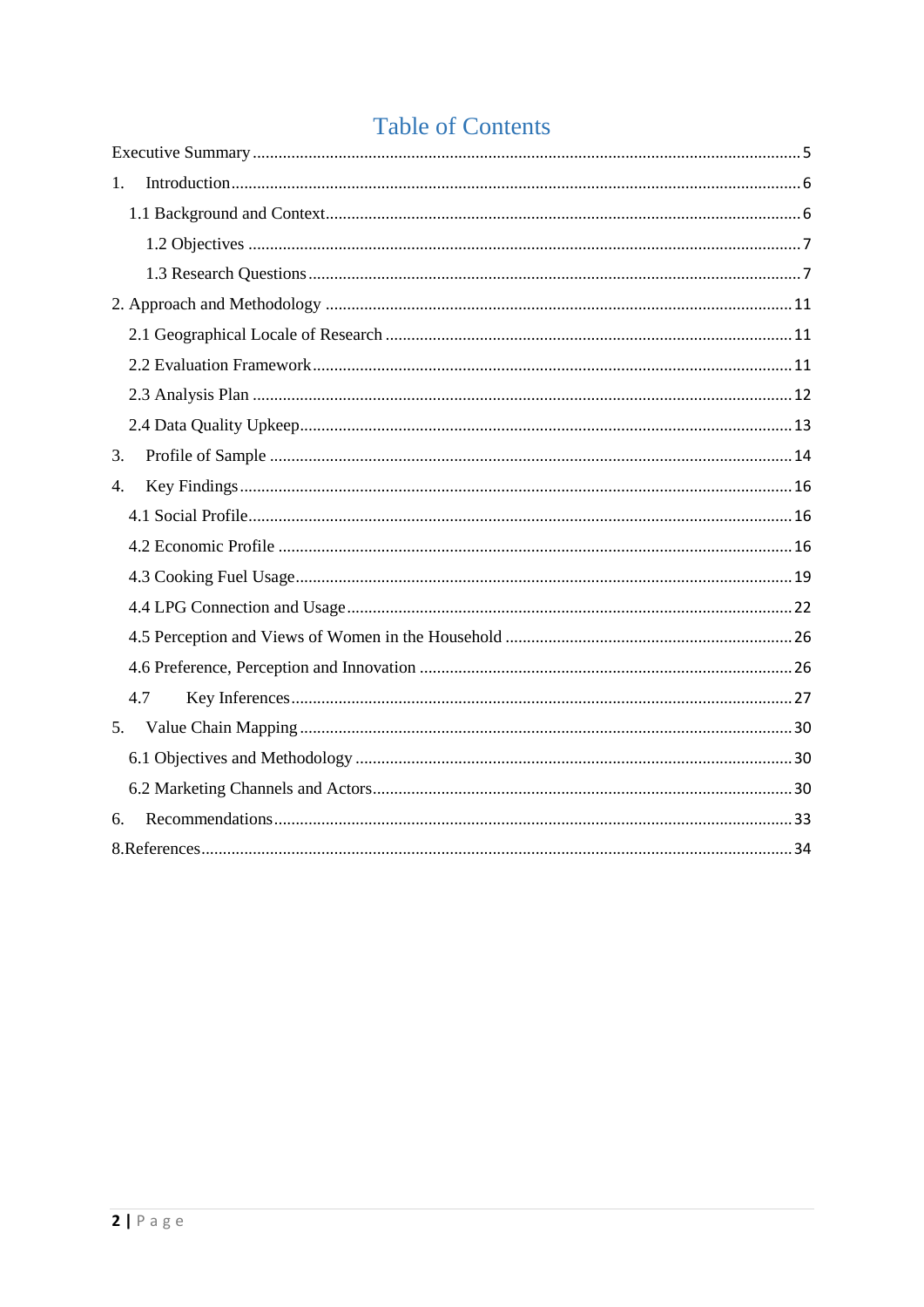# **List of Tables**

| Table 3: Demographic profile of sample villages as per the Census 2011, Govt. of India 14 |  |
|-------------------------------------------------------------------------------------------|--|
|                                                                                           |  |
|                                                                                           |  |
| Table 6: Different cooking fuel used by households and in the villages (in %age)19        |  |
|                                                                                           |  |
|                                                                                           |  |
|                                                                                           |  |
|                                                                                           |  |
|                                                                                           |  |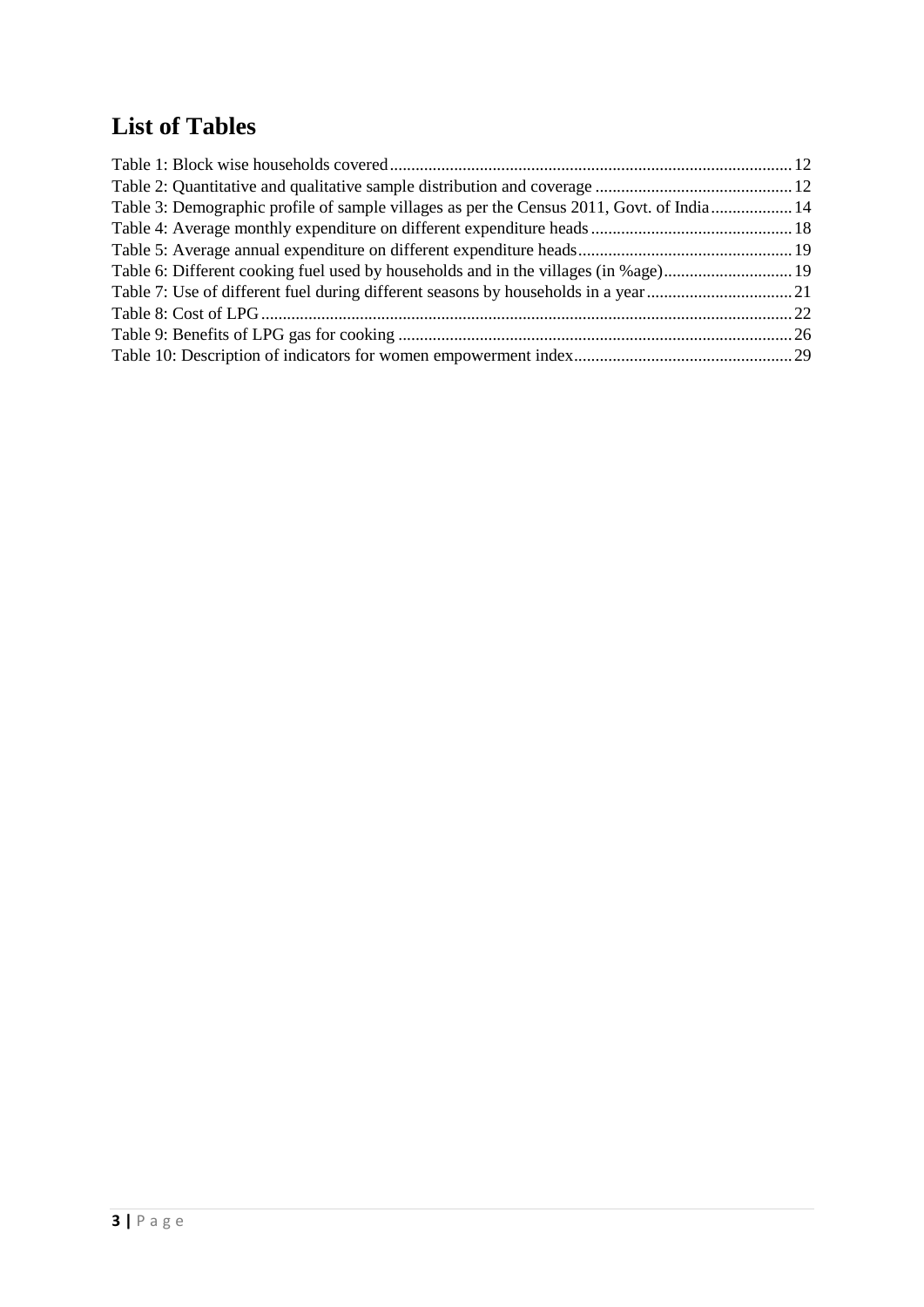# **List of Figures**

| Figure 2: Distribution of the sample households according to the main occupation16 |  |
|------------------------------------------------------------------------------------|--|
|                                                                                    |  |
|                                                                                    |  |
|                                                                                    |  |
|                                                                                    |  |
|                                                                                    |  |
|                                                                                    |  |
|                                                                                    |  |
|                                                                                    |  |
|                                                                                    |  |
|                                                                                    |  |
|                                                                                    |  |
|                                                                                    |  |
|                                                                                    |  |
|                                                                                    |  |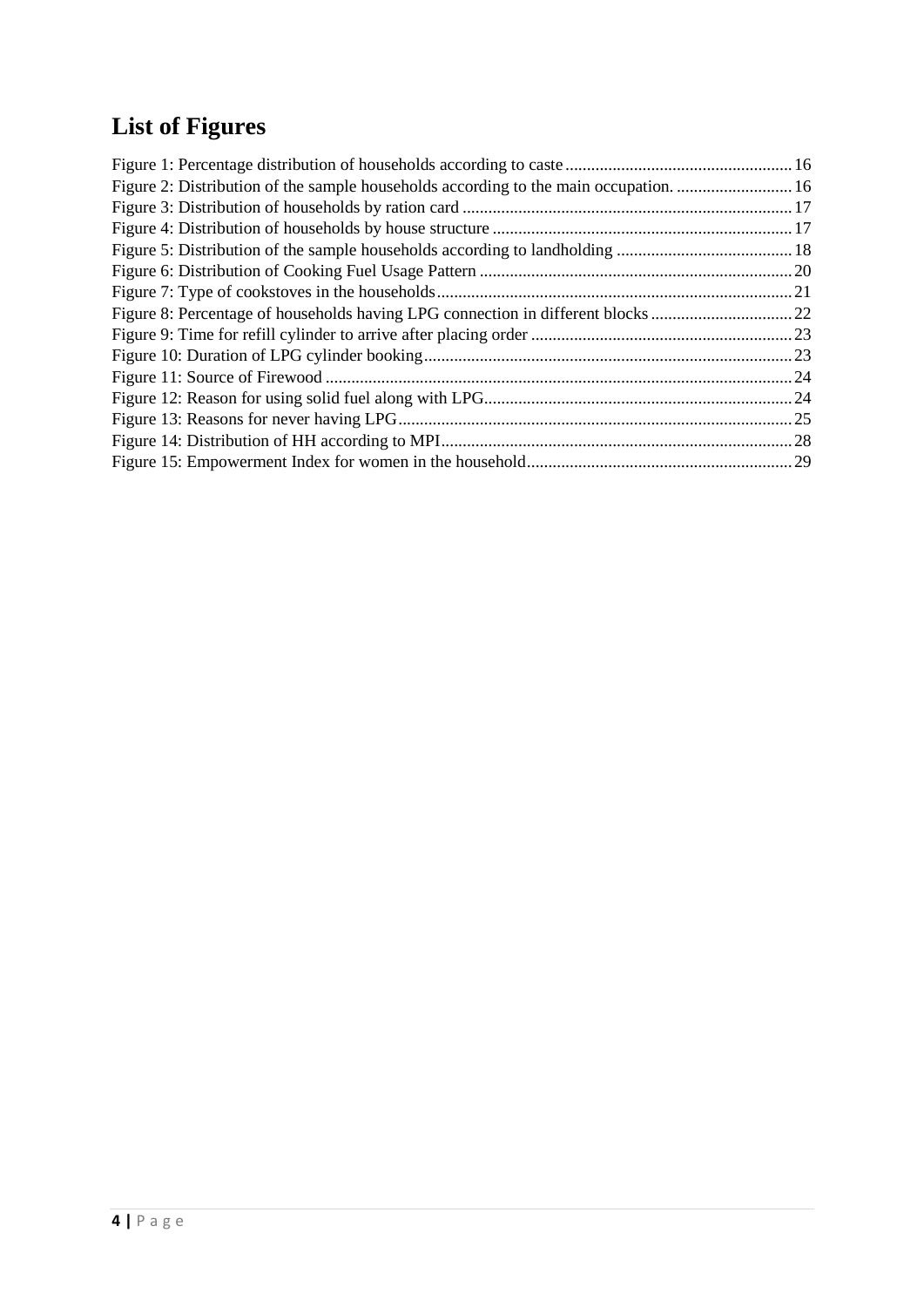# <span id="page-4-0"></span>Executive Summary

The current study aimed at understanding the perception of households with respect to availability and choice of clean fuel options alongside mapping the value chain of different stakeholders on the supply side. In the present study, clean fuel implies Liquified Petroleum Gas (LPG) as at the moment it is the only clean fuel option that is available in rural India in general and rural Bihar in particular. Major findings of the study are as follows:

- $\triangleright$  Majority households (61.8 per cent) are dependent on casual labor (agriculture and nonagriculture) as the main source of their income. More than three-fourth (81.8 per cent) of the respondents are landless, followed by marginal farmers (11.2 per cent).
- $\triangleright$  Average annual income of the surveyed households was about Rs. 67,709.26 in the last year. Expenditure on food and medical expenses account for majority of expenses incurred by the households. Such expenses along side paying monthly instalments for loans in some cases, households are not left with much scope to shift to improved cooking fuel due to financial costs associated with the switch.
- $\triangleright$  All the respondents use firewood for cooking. Moreover, in several cases villagers depend on a mix of LPG and firewood for cooking. There was hardly any household entirely dependent on LPG for their cooking. However, there were many households that used only firewood as they did not have an LPG connection.
- $\triangleright$  Firewood is easily available and is free of cost which makes it the preferred choice. Although households are aware about the health benefits of LPG, they are forced to depend on firewood because of high cost of LPG, delay in refill delivery and bureaucratic hassles in taking connection and receiving subsidy.
- $\triangleright$  Since the LPG distributors are located outside the village so villagers have to wait for a bulk order to receive their refill, otherwise they need to travel several kilometers to the warehouse of the distributor to collect the refill.
- $\triangleright$  Women in the households are well aware about LPG and its associated benefits. For majority of the women, LPG means that they will not have to go outside for the collection of firewood and also be exposed to less pollution. However, most of the females are not empowered enough within their households to influence decision making as a result despite their preference, they cannot ensure that their households shift to clean fuel.
- $\triangleright$  Subsidies provided by the government to promote the shift to cleaner fuels does not seem to be enough. This is because the traditional poverty ratio method fails to detect the true extent of deprivation. Under the multidimensional poverty method, two-third of the households are multidimensional poor.
- Only one respondent reported that someone had introduced an improved and less polluting cookstove in the village who belonged to a non-government organization (NGO). The improved cookstove used electricity as fuel. However, the cookstove failed to gain any success because of electricity cost as well as intermittent electricity supply.
- $\triangleright$  With the proliferation of LPG connection due to Ujjwala Yojana, several market players in terms of cookstove sellers and repair shops, LPG distributors and informal intermediaries have cropped up in the district of Samastipur.
- $\triangleright$  Cookstove sellers and repair shops not only sell cookstove and other accessories related to LPG, they also provide repair services. In many cases, they are also informal providers of the gas.
- $\triangleright$  Informal intermediaries are those that either provide gas informally or takes the responsibility of ensuring that the refill reaches the customers. This further adds to the cost of LPG for the households.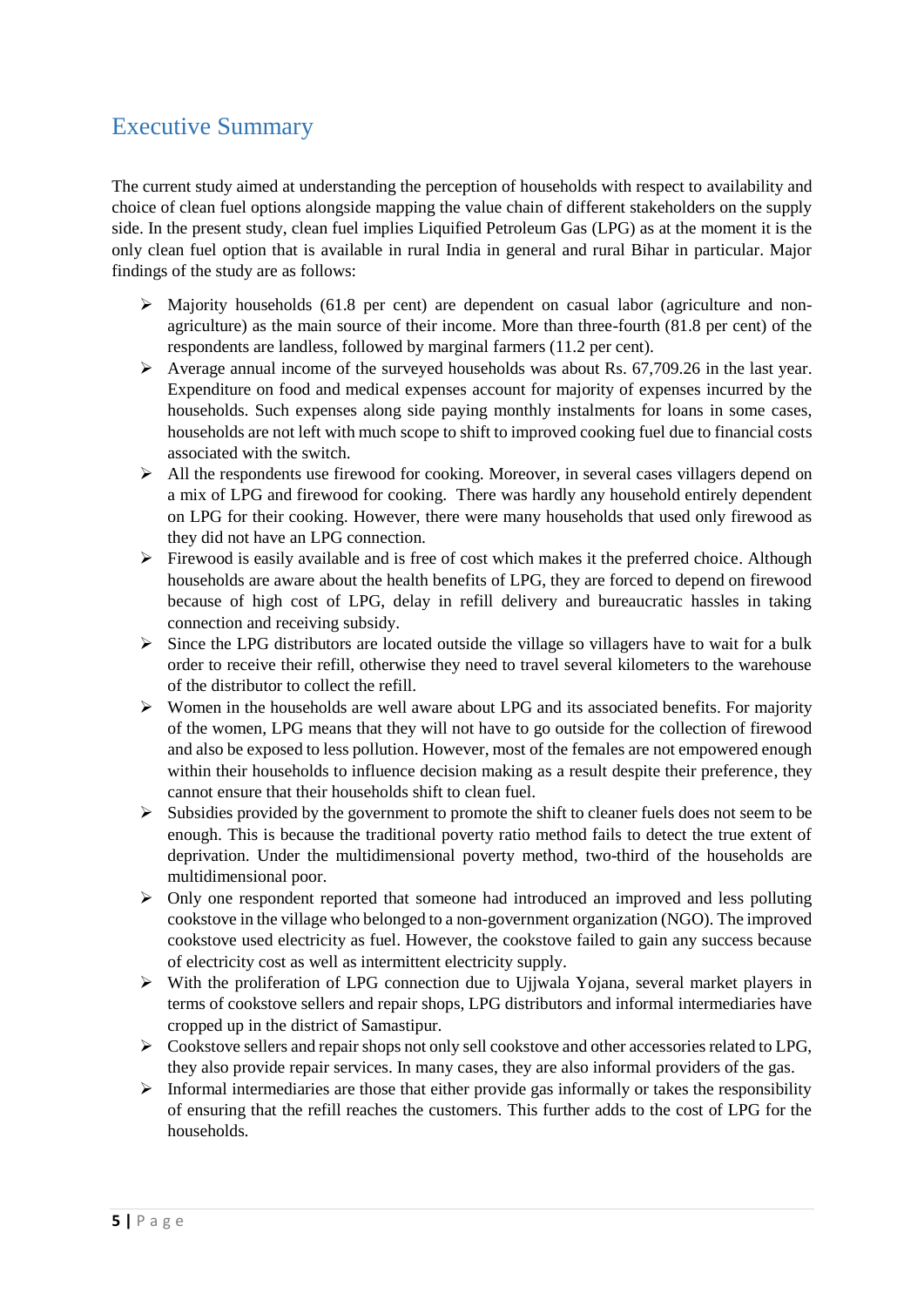# <span id="page-5-0"></span>1. Introduction

## <span id="page-5-1"></span>1.1 Background and Context

Indoor air pollution from traditional biomass burning contributes to serious health problems, particularly cancer and respiratory infections. The time required for biomass collection can preclude formal employment outside the household for women, and the cost of purchasing biomass can weigh heavily on household budgets where formal biomass markets exist. Moreover, a growing body of literature suggests that incomplete combustion products and black carbon from traditional biomass burning have a significant contribution to climate change. As per the report of the World Health Organization (WHO), smoke inhaled by women from unclean fuel is equivalent to burning 400 cigarettes in an hour. In addition to this, women and children have to go through the drudgery of collecting wood.

It is in this regard that the prospect of LPG as a cooking fuel gains importance. Being a clean fuel, LPG can create significant improvement in the health parameters of people especially in the rural households who are pre-dominantly dependent on solid fuels for cooking (*Gould C. and Urpelainen J. 2018*). In this regard, the Government of India has been taking several steps so as to incentivise the use of LPG as a cooking fuel. These are as follows:

- *Pradhan Mantri Ujjwala Yojana:* This scheme was launched by the Government of India in the year 2016. BPL families are being provided a financial support of INR 1600 per LPG connection. Since, more often than not, it is the female member of the household who does the cooking, so under the scheme the connection is issued in the name of the woman of the household. Under this scheme, the consumers are also provided interest free loans for the purchase of LPG gas stove and LPG refill from oil marketing companies (OMCs).
- *National Biomass Cook Stoves Initiatives:* National Biomass Cook Stoves Initiative (NBCI) was launched by the Ministry of New and Renewable Energy (MNRE) on December 2, 2009 with the primary aim to enhance the use of improved biomass cook stoves. One of the main problems with the use of biomass fuel for cooking is incomplete combustion. Improved biomass cook stove is a combustion device which burns biomass fuel more efficiently with reduced emissions and offers cleaner cooking energy solutions.

The initiative aims at setting up testing, certification and monitoring facilities and strengthening R&D programmes. The aim is to design and develop the most efficient, cost effective, durable and easy to use device. And also identify ways and means for the development and expansion of the deployment of improved biomass cook stoves being developed and promoted by various organizations, NGOs, entrepreneurs and industries in the country.

### *1.1.1 Issues hampering the widespread usage of LPG by households in rural areas*

Despite several initiatives being launched by the government, households in rural areas continue to use solid fuels for cooking. In fact, it has been found in several studies that significant number of households in rural areas having LPG connection continue to use solid fuels for cooking.

Several factors lead to such a phenomenon. Even though, rural households have increasingly positive perception of LPG as a clean cooking fuel, cost of LPG connection and fuel is hindering the widespread use of LPG (*Gould C. and Urpelainen J. 2018*). In addition to the cost, long waiting time to get LPG refills, negative perceptions regarding tedious application process, and concern regarding distance of distributor centres are also important impediments (*Petroleum Planning and Analysis Cell. 2016*). Same set of factors have been identified by other studies (*Das D. and Srinivasan R. 2012; Patel S., Khandelwal A., Leavey A. and Biswas P. 2016; Joshi J. and Bohara A. 2017*).

Similarly, on the supply side, lack of financial support and failure in the development of a robust supply chain (*Shrimali G., Slaski X., Thurber M. and Zerriffi H. 2011*) are some of the factors that hamper the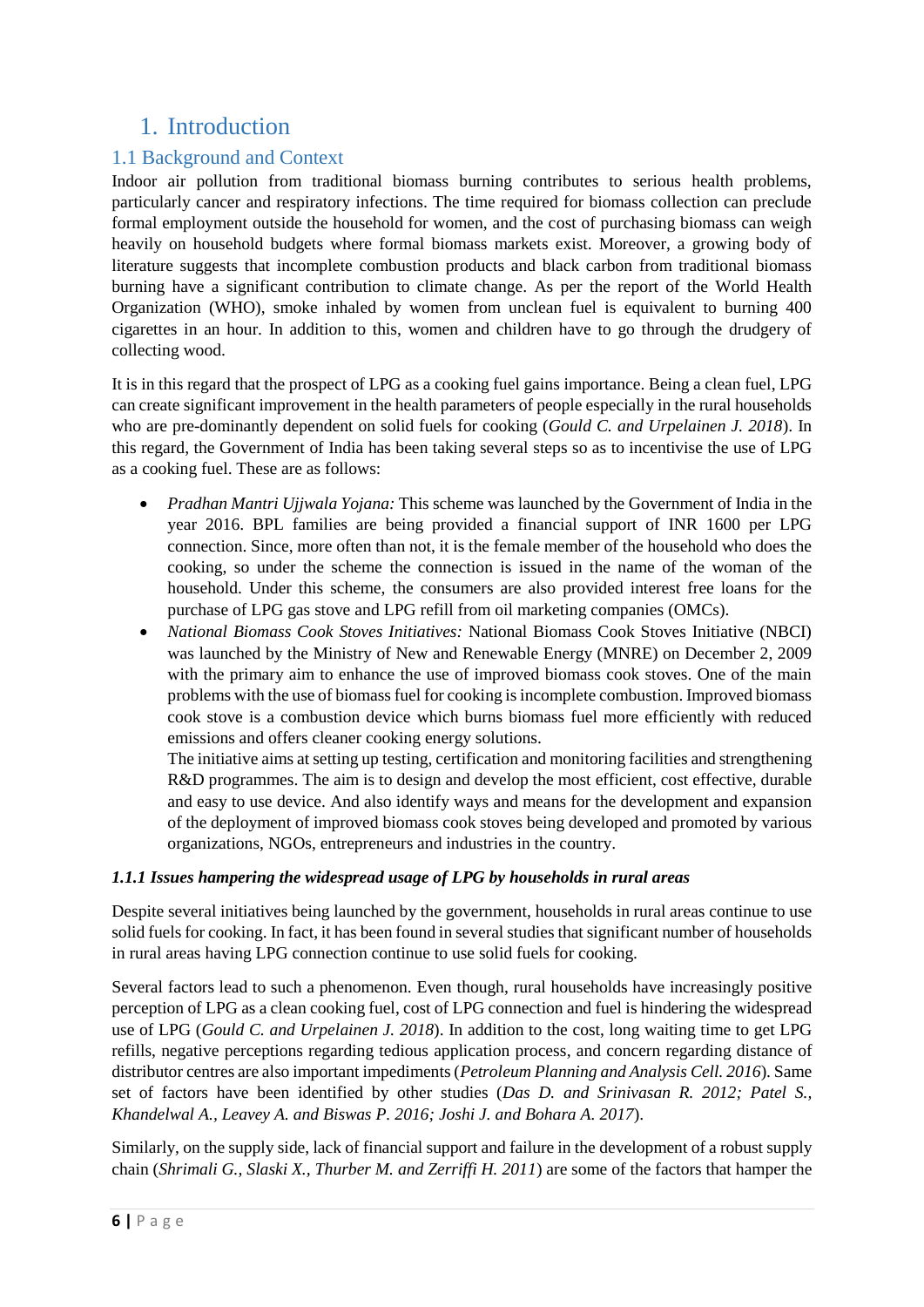universal usage of LPG. With regard to government policy, there are some issues. For instance, under the Ujjwala Yojana, the government provides subsidy of INR 1600 per connection which is roughly 50 per cent of the total cost, and even though the government is offering interest free loan on the rest of the amount, it continues to remain an expensive option for a number of rural households.

Similarly, the supply of LPG has not been able to keep up with the demand, in fact, the demand supply gap has been rising overtime, in addition to increased import dependency. One of the main reasons for supply side bottlenecks is small number of LPG distributors in the country. The three oil marketing companies (OMCs), IOC, BP, and HP together have 23,737 LPG distributors which means one distributor is serving a population of more than 11,000.

Another problem with the Ujjwala Yojana is the 15 km stipulation for rural LPG distributors under which, beyond the boundary of 15 km, a distributor needs permission from district administration for delivering the LPG cylinder (*"Distribution handicaps a hurdle for Centre's LPG Ujjwala scheme," by Shine Jacob: Business Standard: July 12, 2019*). As a result, distributors charge delivery fees from consumers beyond 15 km which further adds to the cost of LPG for the end consumer.

Factors like lack of awareness, low educational levels, affordability, willingness to pay, and problems with inter as well as intra company transfer of consumers further adds to the constraints thus preventing the universal usage of clean cooking fuel in rural India.

### <span id="page-6-0"></span>1.2 Objectives

In this backdrop, the current study attempts to map the perception and preferences of rural households to choose cooking fuel options and the associated constraints. The proposed study also delves into the challenges and opportunities available with the local entrepreneurs working in the realm of providing clean cooking options to households in Samastipur district of Bihar. There are two focus areas of the present study:

- 1. Understanding the variation in perceptions and preferences for cooking fuel, cooking methodologies, and issues related to cooking.
- 2. Challenges and opportunities for local social entrepreneurs to develop and disseminate cleaner cooking options among local population.

### <span id="page-6-1"></span>1.3 Research Questions

For the present study, mixed method approach comprising qualitative and quantitative methods has been adopted. Qualitative methods have been used to arrive at and/or validate external factors and to explore the various dimensions of information about the various cooking fuels available, factors affecting the cooking fuel choice, perception of households regarding indoor air pollution, value chain mapping, and challenges and opportunities for social entrepreneurs. Quantitative methods have been used to capture information on the key indicators of the study and for testing the significance of findings. The tabulation below presents an elaborate description of the domains that constitute the study focus and the corresponding indicators and tools used to capture data.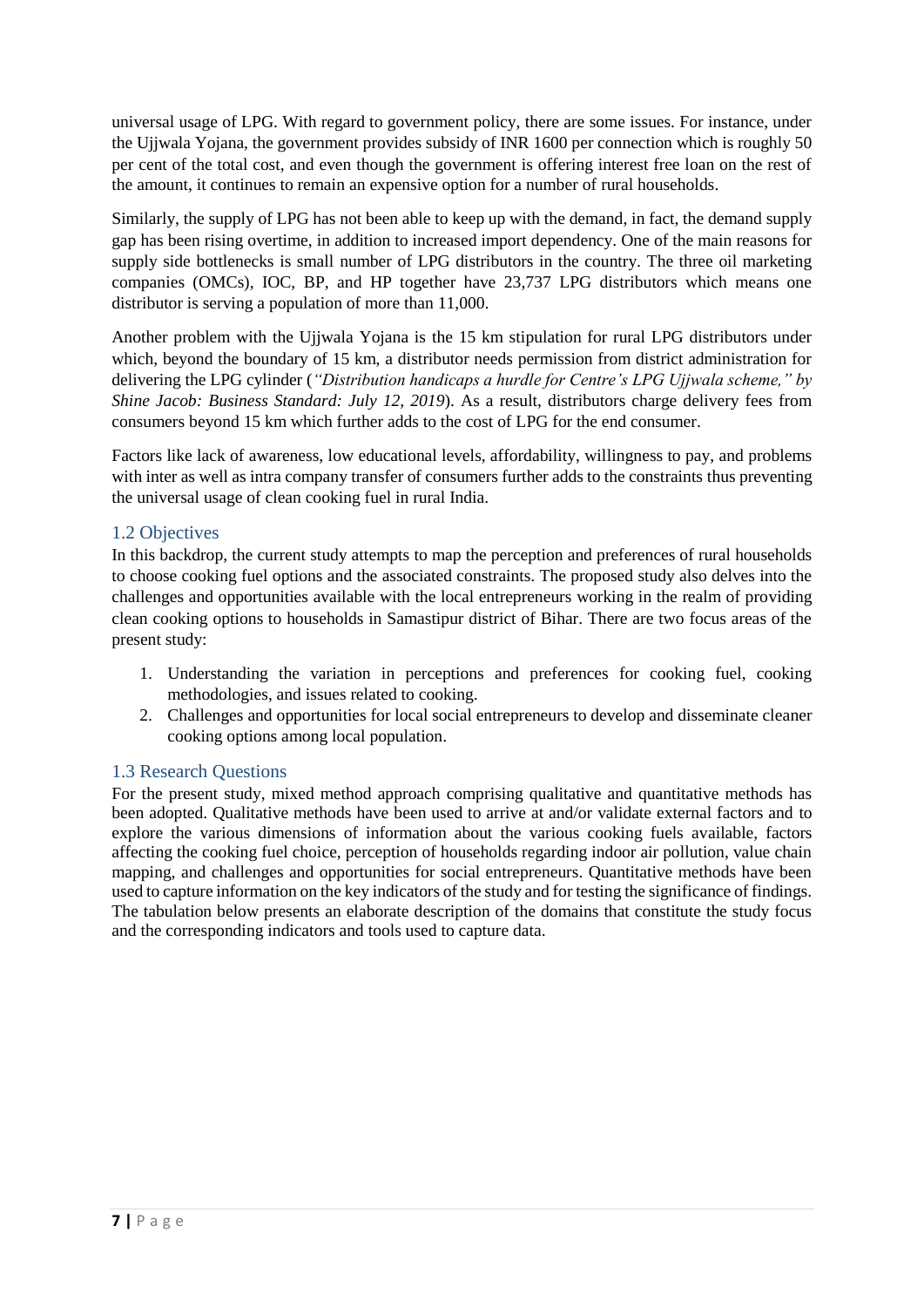| <b>Thematic Area</b>            | <b>Area of Inquiry</b>                                   | <b>Respondent Category</b> | <b>Research Instrument</b>           |
|---------------------------------|----------------------------------------------------------|----------------------------|--------------------------------------|
| Socio-Economic                  | Age.<br>$\bullet$                                        | Households                 | household<br>Structured<br>$\bullet$ |
| Characteristics and Area        | Gender.                                                  |                            | questionnaire                        |
| Profile                         | Religion and Caste.                                      |                            |                                      |
|                                 | Education.                                               |                            |                                      |
|                                 | Principal Activity of the HH.                            |                            |                                      |
|                                 | House structure.                                         |                            |                                      |
|                                 | Household Income.                                        |                            |                                      |
|                                 | Source of cooking fuel.                                  |                            |                                      |
|                                 | Source of lighting.                                      |                            |                                      |
|                                 | Poverty Status.<br>$\bullet$                             |                            |                                      |
|                                 | Asset Ownership.                                         |                            |                                      |
|                                 | Health Status of HH Members.                             |                            |                                      |
| Cooking<br>Fuel<br>Option       | Type of cooking fuel being used by the<br>$\bullet$      | Households<br>$\bullet$    | Structured<br>household<br>$\bullet$ |
| Mapping                         | households.                                              |                            | questionnaire                        |
|                                 | Type of cooking stoves being used (fixed or              |                            | <b>Household Mapping</b>             |
|                                 | portable).                                               |                            | Focus<br>group<br>$\bullet$          |
|                                 | Place of cooking (indoor or outdoor or both).            |                            | discussions (FGDs)                   |
| <b>Factors Affecting Choice</b> | Whether LPG is available as a cooking option.<br>٠       | Households                 | Structured<br>household<br>$\bullet$ |
| of Fuel                         | Factors because of which households are<br>$\bullet$     | Individuals                | questionnaire                        |
|                                 | using solid fuels in addition to the LPG.                | (gender<br>wise            | Focus<br>$\bullet$<br>group          |
|                                 | Factors because of which the households are              | segregation)               | discussions (FGDs)                   |
|                                 | using only solid fuel for cooking despite the            |                            |                                      |
|                                 | availability of LPG.                                     |                            |                                      |
| Challenges in Switching         | Reasons because of which the households are<br>$\bullet$ | Households                 | Structured<br>household<br>$\bullet$ |
|                                 | unable to adopt LPG as a cooking fuel.                   |                            | questionnaire                        |
|                                 | Reason why HH is unable to shift to improved             |                            | Focus<br>group                       |
|                                 | cook stoves.                                             |                            | discussions (FGDs)                   |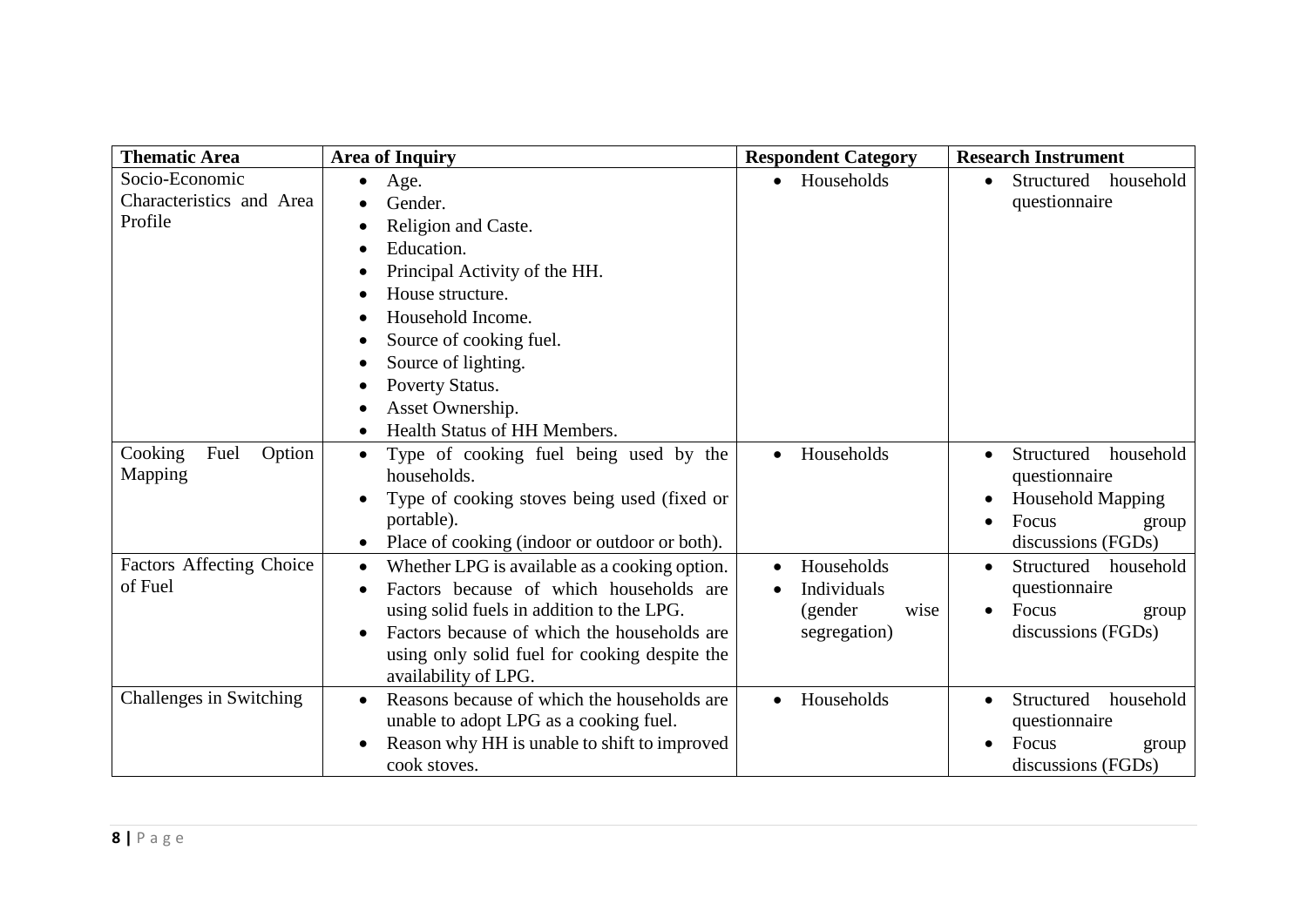|                                                                                             | Reasons because of which the households are<br>unable to completely shift to LPG for cooking.                                                                                                                                                                                                                                                                                                                                                                                                  |                                                                                                                                                                                                                                      |                                                                                                                             |
|---------------------------------------------------------------------------------------------|------------------------------------------------------------------------------------------------------------------------------------------------------------------------------------------------------------------------------------------------------------------------------------------------------------------------------------------------------------------------------------------------------------------------------------------------------------------------------------------------|--------------------------------------------------------------------------------------------------------------------------------------------------------------------------------------------------------------------------------------|-----------------------------------------------------------------------------------------------------------------------------|
| <b>Cooking Methodologies</b>                                                                | Cooking method applied by the household like<br>$\bullet$<br>baking, frying, steaming etc.<br>Type of utensils used for cooking like pressure<br>cooker etc.                                                                                                                                                                                                                                                                                                                                   | Households<br>$\bullet$                                                                                                                                                                                                              | Focus<br>$\bullet$<br>group<br>discussions (FGDs)                                                                           |
| Perception Mapping<br>of<br>Households                                                      | Awareness among households about the<br>$\bullet$<br>problem of indoor air pollution that arises<br>from the use of solid fuels for cooking.<br>How much importance do the households<br>attach to the health risks associated with<br>indoor air pollution?<br>How much say women in the house have<br>regarding the cooking fuel choice as they are<br>the ones who actually do the cooking.                                                                                                 | Households<br>Individuals<br>(gender<br>wise<br>segregation)                                                                                                                                                                         | Structured<br>household<br>$\bullet$<br>questionnaire<br>Focus<br>$\bullet$<br>group<br>discussions (FGDs)                  |
| Value Chain Mapping                                                                         | Mapping different stakeholders in the LPG<br>$\bullet$<br>fuel<br>value<br>cooking<br>chain<br>including<br>distributors, refill traders etc.<br>Understanding the cost dynamics of different<br>$\bullet$<br>stakeholders.<br>Value addition at different levels and risk<br>involved.<br>Understanding the role and relationship of<br>important stakeholders involved in the entire<br>value chain.<br>Price spread analysis (how the price is<br>distributed from source to the end user). | <b>LPG</b><br>Cylinder<br>$\bullet$<br>suppliers.<br>Informal<br><b>LPG</b><br>refilling traders.<br><b>LPG</b><br>stove<br>suppliers.<br>Improved biomass<br>stove suppliers.<br>LPG stove repair<br>and<br>accessories<br>traders. | <b>Transect walk</b><br>$\bullet$<br>Interventions (service<br>and activities) mapping<br>In-depth interviews<br>$\bullet$  |
| Challenges<br>and<br>Opportunities for Social<br>Entrepreneurs.<br>Supply<br>chain mapping. | Cost associated with improved cook stove<br>manufacturing.                                                                                                                                                                                                                                                                                                                                                                                                                                     | <b>NGOs</b><br>and<br>entrepreneurs<br>developing                                                                                                                                                                                    | <b>Transact Walk</b><br>$\bullet$<br>Interventions (service)<br>and activities) mapping<br>In-depth interviews<br>$\bullet$ |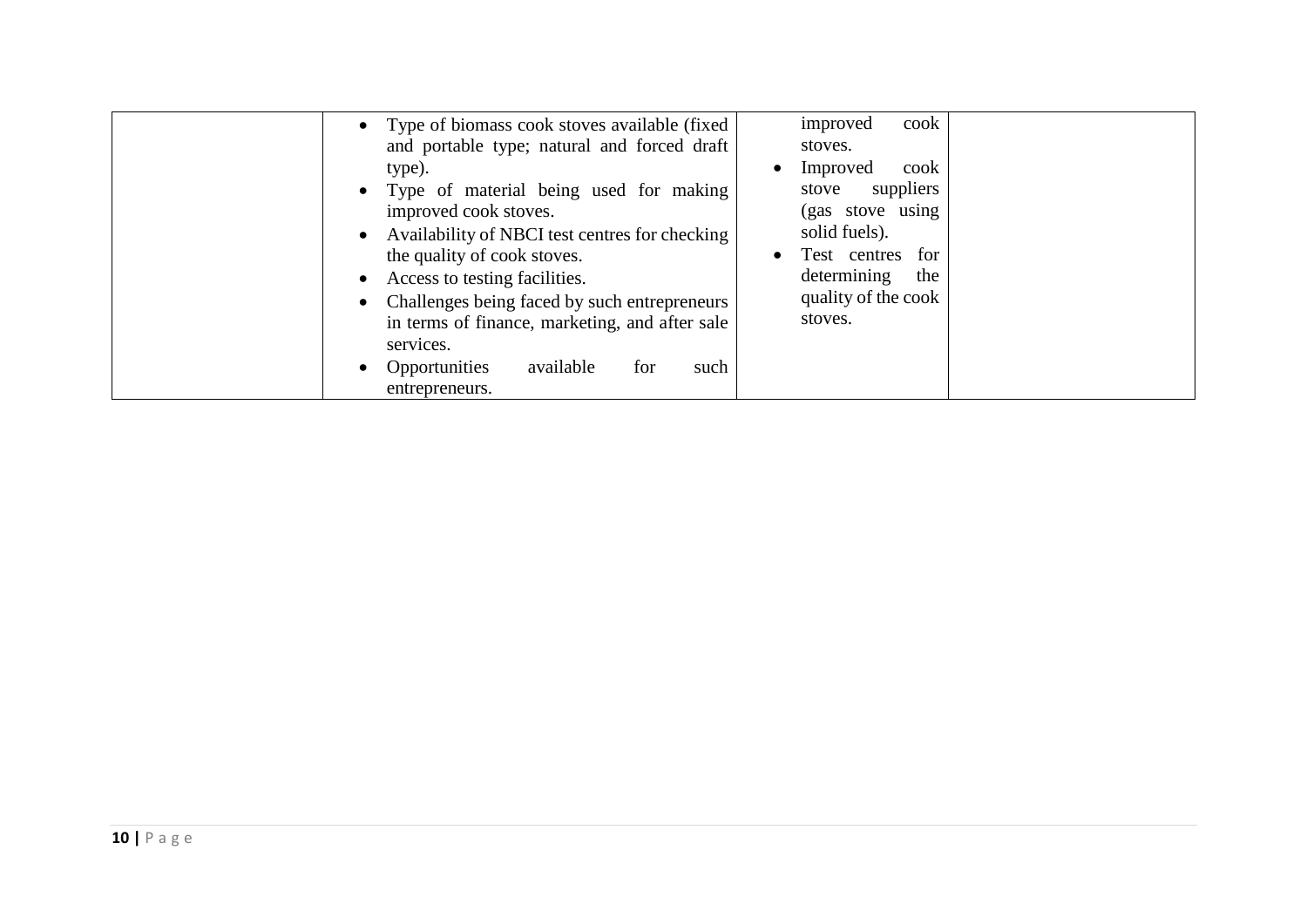# <span id="page-10-0"></span>2. Approach and Methodology

# <span id="page-10-1"></span>2.1 Geographical Locale of Research

Samastipur district is one of the districts of North Bihar. It is a part of Darbhanga division and is spread over an area of 2624.82 sq. kms. The district is bounded on the north by the Bagmati river which separates it from Darbhanga district, on the west by Vaishali and some part of Muzaffarpur districts, on the south by the Ganges, and on the east by Begusarai and some part of Khagaria districts.

Agriculture is the main economic occupation of the district and about 83 per cent of the total working population depends on it. The district at present comprises of four sub-divisions**.** The district headquarters is connected to all block headquarters by all-weather roads. Infrastructure wise, Samastipur is relatively better off. It is the Divisional Headquarters of the North Eastern railway. The district has direct train link with Patna, Kolkata, Delhi, Dhanbad, Jamshedpur and other places of importance. So the district is ideal for not only studying demand side bottlenecks but also supply side bottlenecks related to clean fuel usage.

As per the report of the Ministry of Petroleum and Natural Gas<sup>1</sup>, there are 1799 LPG distributors in Bihar as of April 2019. However, according to the same report the number of LPG connections in the state is 22,829,000 which means one distributor is serving12,690 households which is higher than the national average.

Another assessment report<sup>2</sup> by Ministry of Petroleum and Natural Gas has identified six barriers to widespread use of LPG for cooking in Bihar. These barriers include, distance of distribution centres, tedious application process, long waiting time for LPG refill, long waiting time for LPG connection, high recurring cost, and high initial cost. However, the year in which the report was released happens to be the year in which the Government of India eventually launched Ujjwala Yojana. So it will be interesting to see how successful the government scheme has been in overcoming the mentioned barriers.

### <span id="page-10-2"></span>2.2 Evaluation Framework

Mixed methods approach has been used in the study. Under this approach, the outputs of qualitative exercises have been merged with quantitative data. Qualitative tools have been used to validate the quantitative data, and also in developing an understanding on various dimensions and factors that affects the two focus areas of the study. The biggest strength and utility of participatory techniques lies in their ability to generate significant qualitative information on aspects like awareness, benefits and access. It includes a range of activities with common thread, sharing of knowledge and experience, recognizing and encompassing different perspectives. It offers the opportunity to go beyond mere consultation and promote the active participation of communities/stakeholders in the issues and interventions that shape their lives.

A total of 605 households were covered under the quantitative household survey. Block and village wise distribution of the sample households are presented below in table 1.

**.** 

<sup>1</sup> *"Read Reckoner: Oil Industry Information at Glance,"* 2019 report from the Petroleum Planning and Analysis Cell; Ministry of Petroleum and Natural Gas

<sup>2</sup> *"Assessment Report: Primary Survey on Household Cooking Fuel Usage and Willingness to Convert to LPG,"*  2016 report from Petroleum Planning and Analysis Cell; Ministry of Petroleum and Natural Gas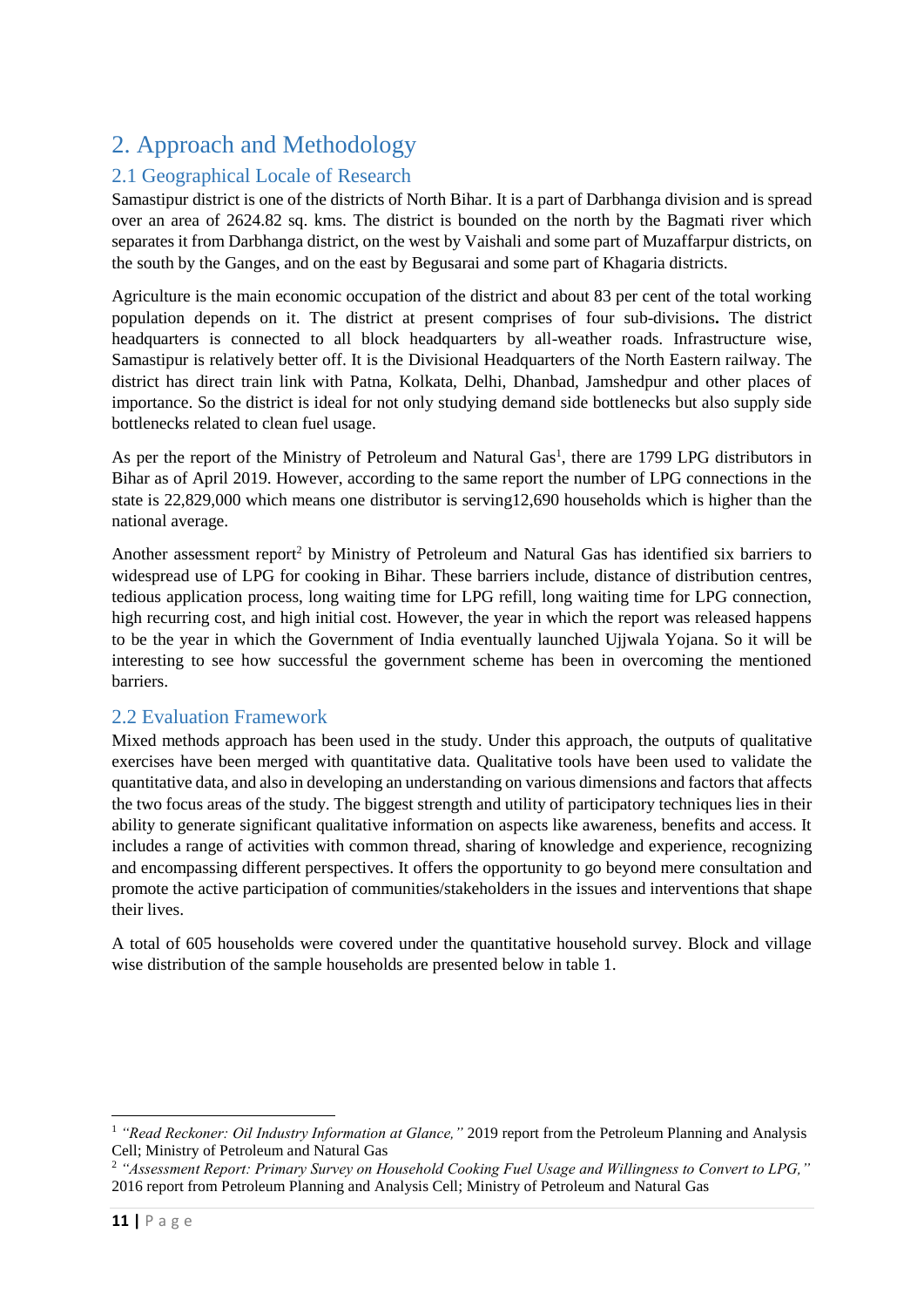| <b>Block</b>  | Village           | Number of HH Covered |
|---------------|-------------------|----------------------|
|               | Punas             | 30                   |
|               | Raghunadhpur Bela | 30                   |
| Samastipur    | Mushapur          | 30                   |
|               | Bejha Dih         | 30                   |
|               | Hakimabad         | 30                   |
|               | Sari              | 32                   |
|               | Chak Milki        | 30                   |
| Warishnagar   | Moglani Chak      | 30                   |
|               | Sadipur           | 30                   |
|               | Kishunpur         | 30                   |
|               | Thahar Basarhia   | 31                   |
|               | Jahangirpur       | 30                   |
| Rosera        | Harpur            | 30                   |
|               | Mohiuddi Nagar    | 30                   |
|               | <b>Chak That</b>  | 30                   |
|               | Parkauli          | 31                   |
| <b>Bithan</b> | Lad Kapasia       | 30                   |
|               | Ujan              | 31                   |
|               | Bardauni          | 30                   |
|               | Jagmohra          | 30                   |
| Total         |                   | 605                  |

<span id="page-11-1"></span>*Table 1: Block wise households covered* 

In addition to the household survey, qualitative exercises including focus group discussions, in-depth interviews, transect walk, and intervention mapping was also carried out.

<span id="page-11-2"></span>

| Table 2: Quantitative and qualitative sample distribution and coverage |  |  |
|------------------------------------------------------------------------|--|--|
|                                                                        |  |  |

| <b>Study Tool</b>                                 | <b>Target Respondent</b>   | Coverage                                                                                                                       |
|---------------------------------------------------|----------------------------|--------------------------------------------------------------------------------------------------------------------------------|
| Structured household                              | Households                 | 605 Households                                                                                                                 |
| questionnaire                                     |                            |                                                                                                                                |
| Focus group discussions                           | Households                 | 2 FGDs per block; Total 8                                                                                                      |
| (FGDs)                                            |                            | <b>FGDs</b>                                                                                                                    |
| In-depth interviews                               | Entrepreneurs, and traders | 13 interviews                                                                                                                  |
| <b>Household Mapping</b>                          | Households                 | Mapping of each sample HH<br>on factors like, location of<br>cookstoves, cooking fuel being<br>used at the time of survey etc. |
| <b>Transect Walk</b>                              | Entrepreneurs, and traders | In each of the 20 villages                                                                                                     |
| Interventions (service and<br>activities) mapping | Entrepreneurs, and traders | In each of the 20 villages                                                                                                     |

## <span id="page-11-0"></span>2.3 Analysis Plan

Data collection was conducted through computer assisted personal interview (CAPI) technology with the use of hand-held computer tablet devices supervised by a technical team. Following the survey, data was cleaned with the aim to check for logical-consistency although several possible errors to data collection were already dealt with through the very use of CAPI (e.g. through validations, range checks,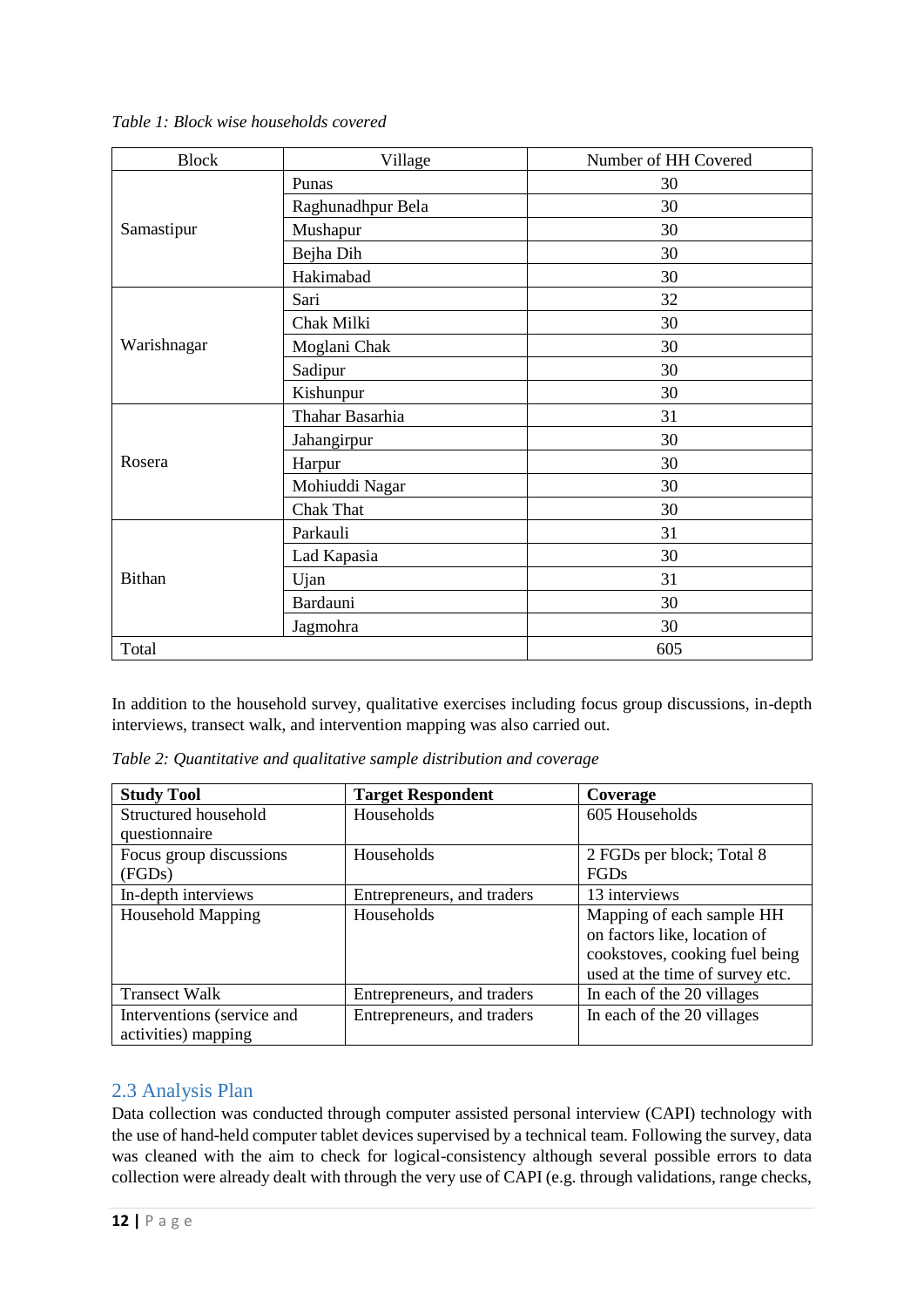etc.). In addition to this, regular monitoring of the work completed and data uploaded was also done. CAPI based data collection has several advantages over paper based data collection. The CAPI guides an enumerator through the skip pattern in the questionnaire so that only relevant questions are asked. Irrelevant questions are restricted and errors of wrong questions being marked are reduced. Another advantage of using CAPI is that data validation can be enabled where the type of characters to be entered is specified.

The finalised dataset was analysed on appropriate statistical software, followed by data familiarisation, i.e. preliminary assessment of the datasets. Although the questionnaires were largely pre-coded, appropriate post-coding was carried out to reflect the aims of the study and framework of analysis. Statistical analysis was conducted using STATA statistical software.

## <span id="page-12-0"></span>2.4 Data Quality Upkeep

For ensuring that the data quality is of the highest standard, it is essential that the field investigators are given proper training. The training that was imparted to the field investigators focused on several aspects including

- 1. Handling of tablet computers
- 2. Familiarization with qualitative techniques like FGDs and in-depth interviews
- 3. Familiarity with the geographical area of the survey
- 4. Training in building rapport with local key individuals as well as villagers for ensuring smooth execution of the survey.

For the above, a week long training of the field investigators was done. During the training, pilot testing of the household survey questionnaire was also done. The training of field investigators aimed at ensuring that they avoid data errors to their best possible ability. The aim of the training was to equip the enumerators with enough knowledge on tools and the project to make data collection as seamless as possible.

*Translation of the questionnaire:* The tools were translated into the local language. The translation process was done carefully so that interpretation work is simpler and does not invite unintended responses. It is a strict necessity to thoroughly comprehend the original (source) message and field-test it before finalizing the translated versions of the questionnaire. The study instrument was handed over to a language expert for translation into local language, the local vernacular under the supervision of core team members. The draft tools were reviewed during the training program of the field investigators and supervisors and during the piloting of the tools.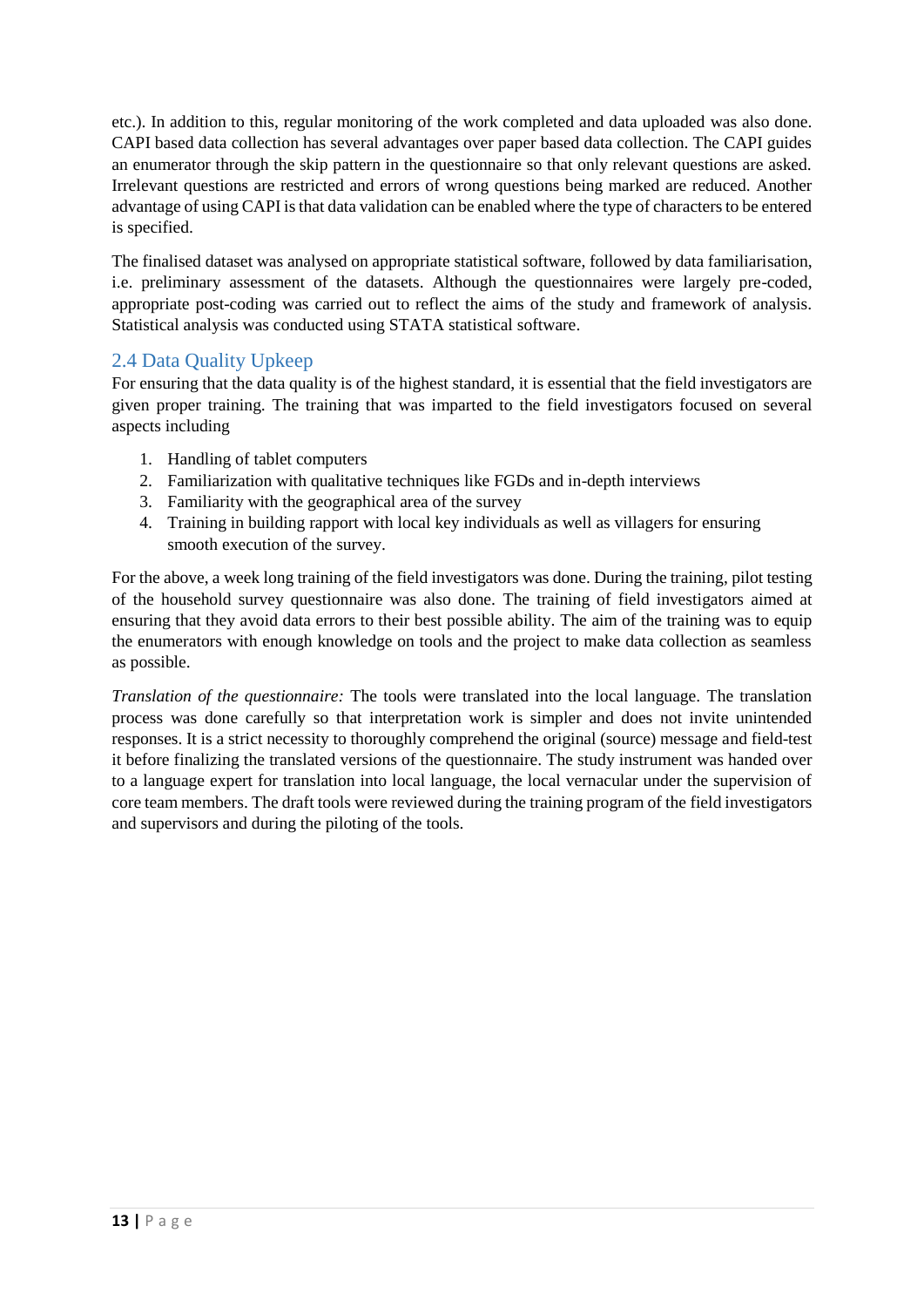# 3. Profile of Sample

<span id="page-13-0"></span>The study focuses on the perception and preferences of rural households to choose cooking fuel options and the associated constraints. The proposed study also delves into the challenges and opportunities available with the local entrepreneurs working in the realm of providing clean cooking options to households in Samastipur district of Bihar.

So, the sample households that were covered for the household survey came from the rural areas of the Samastipur district. Moreover, the FGDs were also conducted with rural households. The selection of sample villages needed a sampling strategy that ensures not only equal probability of selection for all the rural households in Samastipur but also that the selected villages are also of sufficient enough size to ensure a representative sample is selected for the final analysis.

For this, mix of multi-stage stratified random sampling and probability-proportional to size sampling has been used. For the probability proportional to size (PPS) sampling using population in the villages as the size measure was used. Village wise population data from Census 2011 has been used for the PPS sampling. The district of Samastipur is divided into 4 administrative sub-divisions by the government i.e., Samastipur, Rosera, Dalsingsarai, and Patori. At the first stage, two sub-divisions were randomly selected. At the second stage, two blocks from each of the two sub-divisions were randomly selected.

At the third stage, five villages from each of the selected blocks were selected using probability proportional to size (PPS) sampling. At the fourth stage, 30 households were selected from each of the sampled villages using stratified random sampling. Stratification has been done on the basis of scheduled caste (SC) households and non-SC households. Stratification using scheduled tribe (ST) has not been done as ST population constitutes only 0.04% of the total population in the district. Census 2011 provides caste wise data for only SC and ST (Table 3).

| Sub-<br><b>Division</b> | <b>Blocks</b> | <b>Sample Villages/Town</b> | <b>Total</b><br><b>HH</b> | <b>Total</b><br>Population | %Share of<br><b>SC</b> in<br><b>Population</b> |
|-------------------------|---------------|-----------------------------|---------------------------|----------------------------|------------------------------------------------|
|                         |               | Sari                        | 696                       | 3,505                      | 26.2%                                          |
|                         |               | Chak Milki                  | 112                       | 576                        | 7.3%                                           |
|                         | Warishnagar   | Moglani Chak                | 566                       | 2,654                      | 16.6%                                          |
|                         |               | Sadipur                     | 783                       | 3,696                      | 21.3%                                          |
|                         |               | Kishunpur                   | 1,257                     | 5,962                      | 22.6%                                          |
| Samastipur              |               | Total                       |                           |                            |                                                |
|                         | Samastipur    | Punas                       | 1,106                     | 5,291                      | 33.1%                                          |
|                         |               | Raghunadhpur Bela           | 621                       | 2,784                      | 23.6%                                          |
|                         |               | Musapur                     | 1,204                     | 6,350                      | 7.1%                                           |
|                         |               | Bejha Dih                   | 830                       | 3,905                      | 19.6%                                          |
|                         |               | Hakimabad                   | 885                       | 5,110                      | 11.3%                                          |
|                         |               | <b>Total</b>                |                           |                            |                                                |
|                         |               | Thahar Basarhia             | 2,024                     | 9,217                      | 19.4%                                          |
| Rosera                  |               | Jahangirpur                 | 4,109                     | 19,898                     | 18.8%                                          |
|                         | Rosera        | Harpur                      | 1,159                     | 5,683                      | 20.4%                                          |
|                         |               | Mohiuddi Nagar              | 4,446                     | 21,157                     | 19.9%                                          |
|                         |               | <b>Chak That</b>            | 1,812                     | 9,259                      | 26.4%                                          |
|                         |               | Total                       |                           |                            |                                                |

<span id="page-13-1"></span>*Table 3: Demographic profile of sample villages as per the Census 2011, Govt. of India*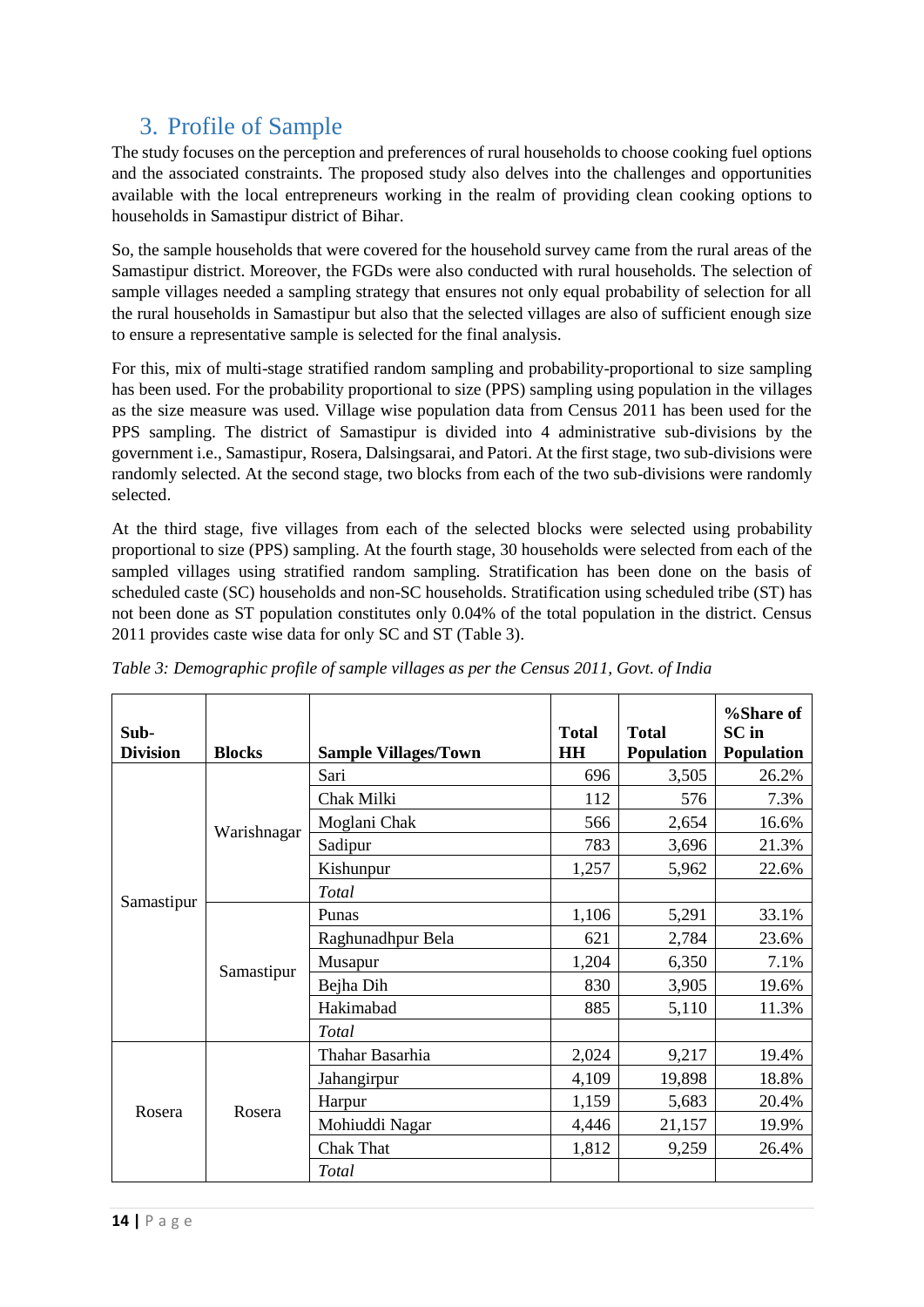| <b>Bithan</b> | Parkauli    | 150   | 1,024 | 9.3%  |
|---------------|-------------|-------|-------|-------|
|               | Lad Kapasia | 581   | 2,895 | 16.2% |
|               | Ujan        | 1,158 | 6,229 | 13.5% |
|               | Bardauni    | 612   | 2,888 | 12.2% |
|               | Jagmohra    | 1,137 | 6,031 | 6.2%  |
|               | Total       |       |       |       |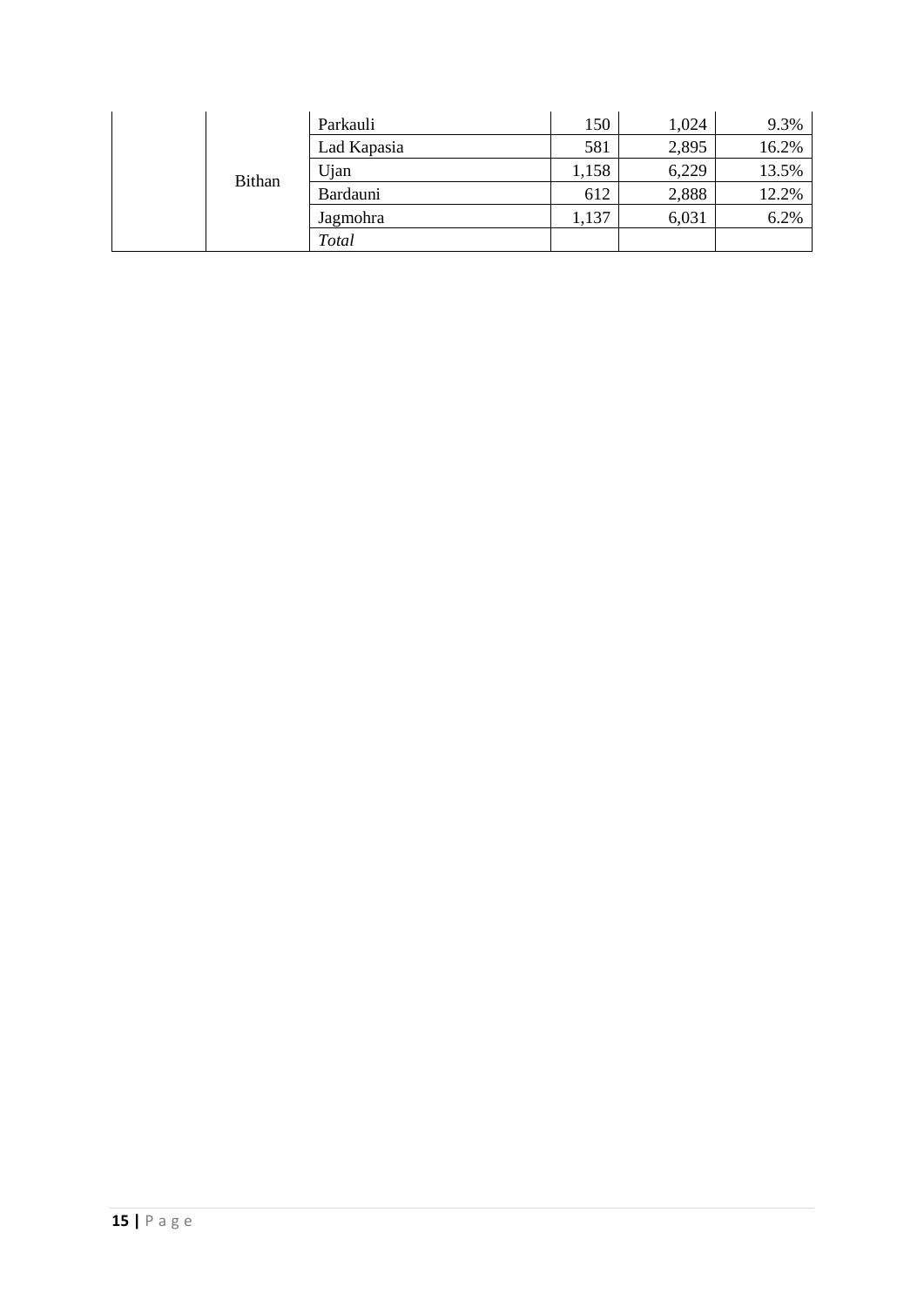# <span id="page-15-0"></span>4. Key Findings

### <span id="page-15-1"></span>4.1 Social Profile

The other backward class (OBC) constitutes more than three-fourth (79.3 percent) of the sample households followed by the scheduled caste (SC) households. The share of SC households in the sample is in line with the share of SC households in different sample villages as per the Census 2011. This was done to give proportional representation to the households belonging to the marginalized section.

<span id="page-15-3"></span>



As can be seen from Figure 1, general households constitute 2.8 percent while the share of scheduled tribe (ST) household is 0.3 percent which is in line with the Census 2011 trends where ST population constitutes only 0.04% of the total population in Samastipur.

However, the caste wise distribution at the sample block level is a bit different. For instance, in Samastipur and Rosera, the share of general households is 5.3 per cent and 6.0 per cent respectively. Similarly, Rosera has the highest

concentration of sample SC households at 21.2 per cent.

Religion wise, more than three-fourth (80.3 per cent) of the total sample households follow Hinduism while the rest of the households practice Islam.

### <span id="page-15-2"></span>4.2 Economic Profile

*Main Occupation:* For close to two-third of the households (61.8 per cent), casual labour is the main occupation. For about one-fourth (24.3 per cent) of the households, farming is the main occupation. However, for most of the households that own land, farming is basically subsistence farming as their landholding is very small.



<span id="page-15-4"></span>*Figure 2: Distribution of the sample households according to the main occupation.*

*Ration Card:* Ration card is one of the ways through which the government earmarks the entitlement of different type of households with respect to subsidized food grain, pulses and other food items. There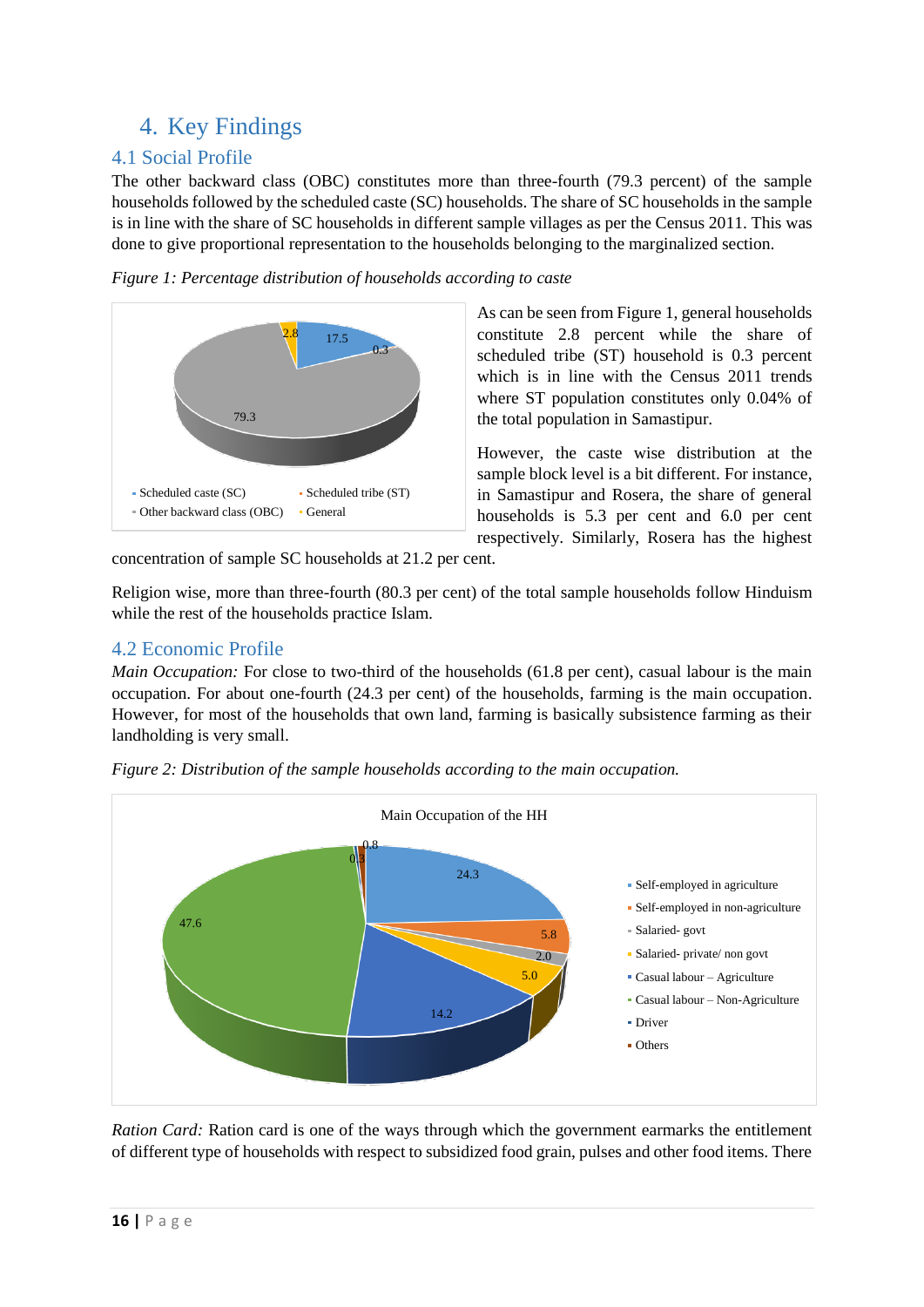are basically three categories of ration card; above poverty line (APL) card, below poverty line (BPL) card and Antyodaya card for ultra poor households.



<span id="page-16-0"></span>*Figure 3: Distribution of households by ration card* 

As can be seen from Figure 3, about one-third (30.4 per cent) are BPL card holders while six per cent have Antyodaya cards. Moreover, more than one-fifth (22.0 per cent) don't have any type of ration card. It is pertinent to mention here that households without a ration card are not economically affluent. They are basically those poor households who don't have the required documents, and are not aware about the procedure to obtain one.

Among the four blocks, Bithan has the highest proportion of households without any ration card, while Warisnagar has the highest proportion of households with APL card. In Rosera, about 10 per cent households have Antyodaya card which is the highest among the four blocks.

*House Structure and Floor:* Half of the sampled households live in *kutcha* houses. Moreover, in 93.2 per cent of the households, the floor of the house is made up of mud. So, majority of the respondents are living in houses that are *kutcha or semi-pucca*.

<span id="page-16-1"></span>



Only in 10 per cent cases is the house structure *pucca*. Moreover, there exists divergence between the different sample blocks. For instance, in Bithan only 2.6 per cent of the houses are *pucca*, whereas in Samastipur 15.3 per cent of the sample houses are *pucca.*

Out of the total 605 households only 38 have houses where the floor is made up of cement.

*Land holding:* Determination of whether a household belongs to one of the categories of farmer type is based on the total land owned by the household in hectare. Households having no land or having land holding less than or equal to 0.002 hectares is termed landless. Households having land between 0.002 hectare and less than or equal to 1 hectare are marginal farmers, households having land between 1 hectare and less than or equal to 2 hectares are small farmers, households having land between 2 hectares and less than or equal to 10 hectares are medium farmers, and households having more than 10 hectares land are large farmers. The definition is in conformity with that used by the National Sample Survey (NSSO), Govt, of India.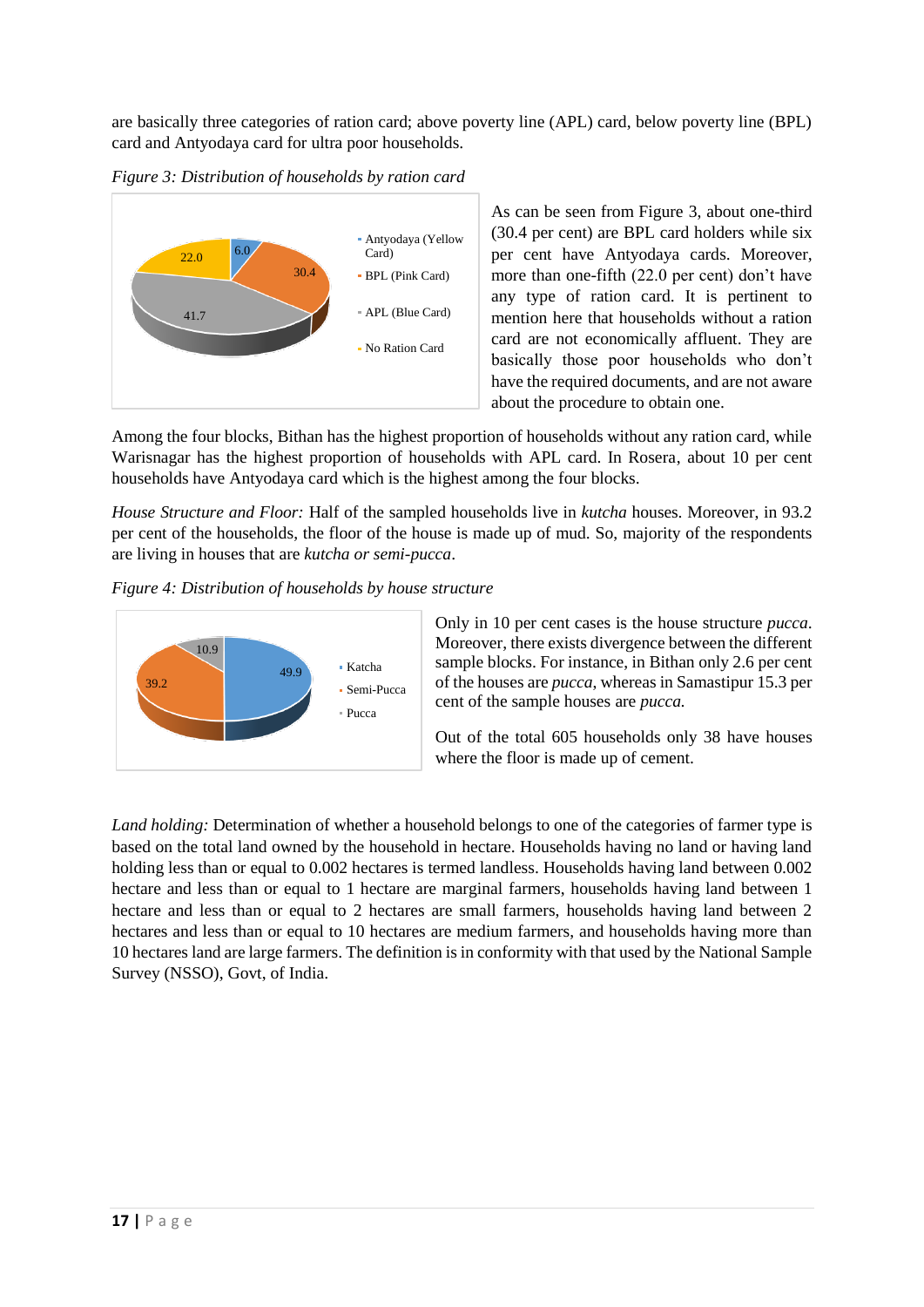#### <span id="page-17-1"></span>*Figure 5: Distribution of the sample households according to landholding*



As can be seen from Figure 5, more than three fourth of the total sample households are landless. Marginal farmers constitute 11.2 per cent of the households. This shows that on two parameters of economic wellbeing (occupation and land holding), majority of the sample households belong to either poor or marginalized category.

Even among the small and medium farmers, income from agriculture is not very high as most of them are net purchasers of food grains.

*Income and Consumption Expenditure:* In rural settings, many households are reluctant to report their annual income. At the same time, there are households who are unable to recall their annual income because there is no inhabitant whose main source of income is regular employment. As a result, the ability of a household to recall annual income is very low. In the present case, households were asked about the income they earned during the last year. Out of the total 605 households, respondents in only 270 households (44.6 per cent) were able to give a rough estimate about their income last year.

The average income reported by the 270 households during the last year was Rs. 67,709.26. Therefore, to better understand the economic condition of the households, consumption pattern of the households was also mapped. At this point, it is important to mention that there are certain expenditures which should be estimated on monthly basis while there are others that can only be estimated with accuracy on annual basis. For instance, expenditure on stationary, registers etc. are those that are incurred on monthly basis, while tuition fees and expenditure on books are usually incurred on annual basis as most of the books are purchased at the start of the academic year. Similarly, expenditure on medicines are usually incurred on monthly basis while getting admitted in a hospital for some major health issue is something that usually occurs once in a year for a prolonged period.

| <b>Expenditure Head (Monthly)</b>            | Avg. Expenditure (in<br>$Rs.$ ) | <b>Number of</b><br><b>Respondents</b> |
|----------------------------------------------|---------------------------------|----------------------------------------|
|                                              |                                 |                                        |
| Food (cereals, vegetables, fruit etc.)       | 2,764.14                        | 566                                    |
| Fuel and light                               | 773.51                          | 557                                    |
| Entertainment (cinema, picnic, sports etc.)  | 268.72                          | 282                                    |
| Household articles (electric bulb, glassware |                                 |                                        |
| $etc.$ )                                     | 421.57                          | 508                                    |
| Conveyance                                   | 123.97                          | 287                                    |
| Medical expenses                             | 993.93                          | 509                                    |
| Education (including stationary etc.)        | 436.76                          | 328                                    |

<span id="page-17-0"></span>*Table 4: Average monthly expenditure on different expenditure heads*

As can be seen from table number 4, expenditure on food accounts for the largest share of total monthly expenditure. This is expected as in poor rural households, expenditure on food is usually the highest. Another thing that emerges from the table is that medical expenses per month is the second largest expenditure head.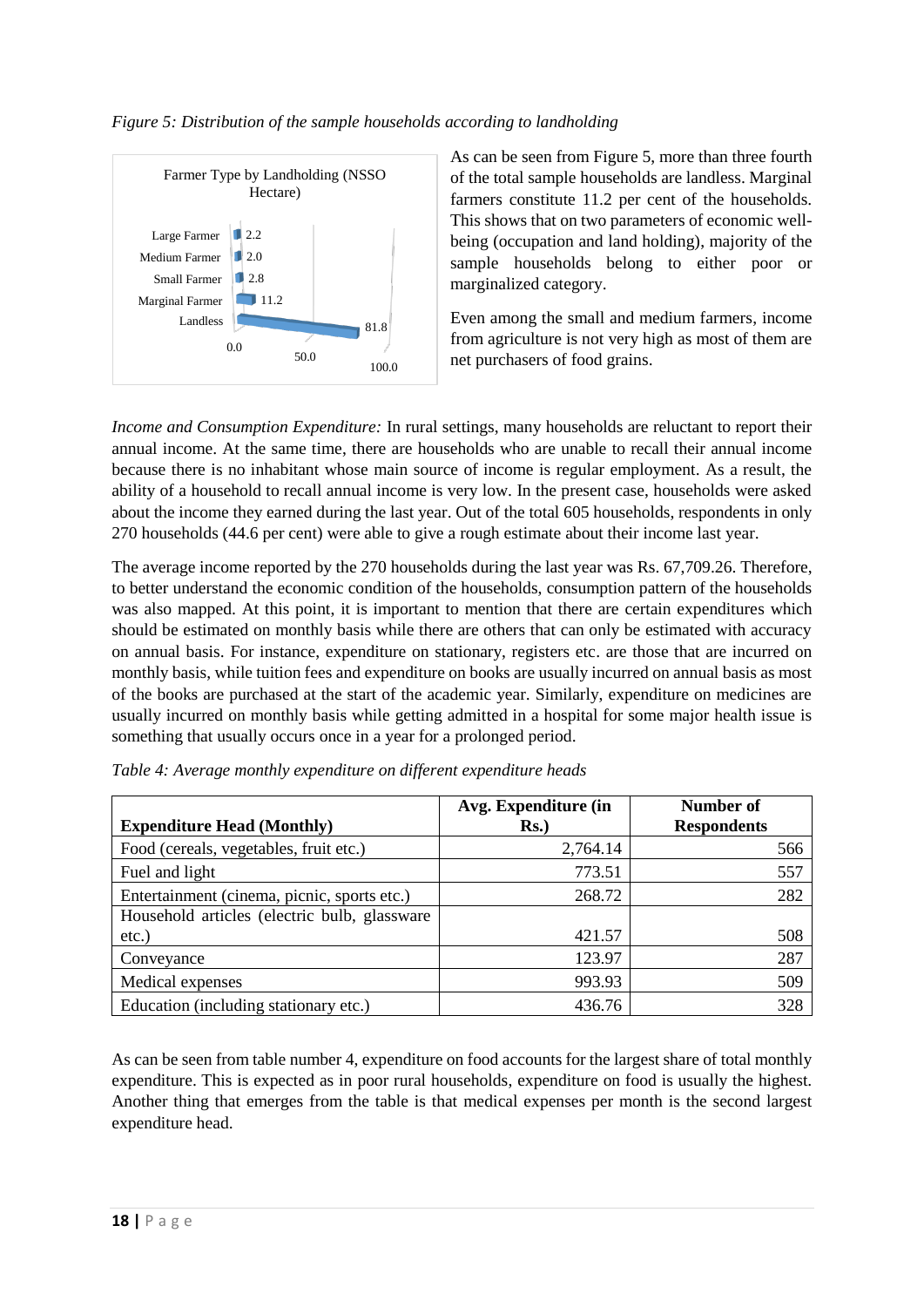| <b>Expenditure Head (Annual)</b>               | Avg. Expenditure (in<br>$Rs.$ ) | Number of<br><b>Respondents</b> |
|------------------------------------------------|---------------------------------|---------------------------------|
| Medical expenses                               | 16,334.11                       | 525                             |
| Tuition and other fees                         | 4,126.09                        | 342                             |
| School books and other materials               | 2,269.14                        | 337                             |
| Clothing and bedding                           | 5,403.66                        | 541                             |
| Furniture and fixtures                         | 196.76                          | 284                             |
| Cooking and household appliances               | 60.46                           | 302                             |
| Goods for recreation                           | 86.75                           | 302                             |
| Transport equipment (bicycle, scooter etc.)    | 749.84                          | 319                             |
| Other personal goods                           | 98.71                           | 310                             |
| Social events like marriage, death, birth etc. | 14,980.77                       | 312                             |

<span id="page-18-1"></span>*Table 5: Average annual expenditure on different expenditure heads*

The above tables show that medical and social events account for the first and second highest annual expenditure share respectively. Given the quantum of monthly and annual expenditure, the households are left with little or no scope for saving. Moreover, most of the households in the sample villages are members of some type of self-help groups (SHGs) from whom they have taken some kind of loan. The monthly loan instalment adds further to their expenditure list. In these circumstances, there is hardly any scope for further expenditure on clean fuel options or improved cookstoves let alone any kind of savings.

### <span id="page-18-0"></span>4.3 Cooking Fuel Usage

In all the sampled villages, it is observed that villagers usually depend on a mix of LPG and firewood for cooking. There is hardly any household entirely dependent on LPG for their cooking. However, there are many households that use only firewood as they do not have an LPG connection. Those who do own one, have either bought the connection on their own while others had received it free of cost through Ujjwala Yojana, a government scheme to provide LPG connections to BPL families in the country. Households that do not own an LPG connection have either applied for the same through the scheme, and have failed to get it due to incomplete documentation. There are also many cases where the poor households have not applied even once in fear of the administrative hassles of getting the connection.

Despite this, there is nothing denying the fact that connection of liquefied petroleum gas (LPG) has proliferated massively across the state especially after the launch of Ujjwala Yojana of the Government of India. However, the usage of solid fuel is still predominant in rural areas of Bihar. In Samastipur district, the existence of LPG along with solid fuel is prevalent. This is evident from the table below which shows the different type of fuels used for cooking in the sampled households. Households were not only asked about the cooking fuel used by them but also the fuel that are prevalent in their village.

| <b>Cooking Fuel</b> | <b>Used in the Household</b> | <b>Used in the Village</b> |
|---------------------|------------------------------|----------------------------|
| Coal                | 0.0                          |                            |
| Wood                | 88.4                         | 100.0                      |
| <b>LPG</b>          | 61.2                         | 98.7                       |
| Gobar Gas           | $1.0\,$                      | 0.0                        |
| Dung Cake           | 9.1                          | 46.4                       |
| Charcoal            | 0.0                          | 0.2                        |
| Kerosene            | $0.0\,$                      | 0.2                        |

<span id="page-18-2"></span>*Table 6: Different cooking fuel used by households and in the villages (in %age)*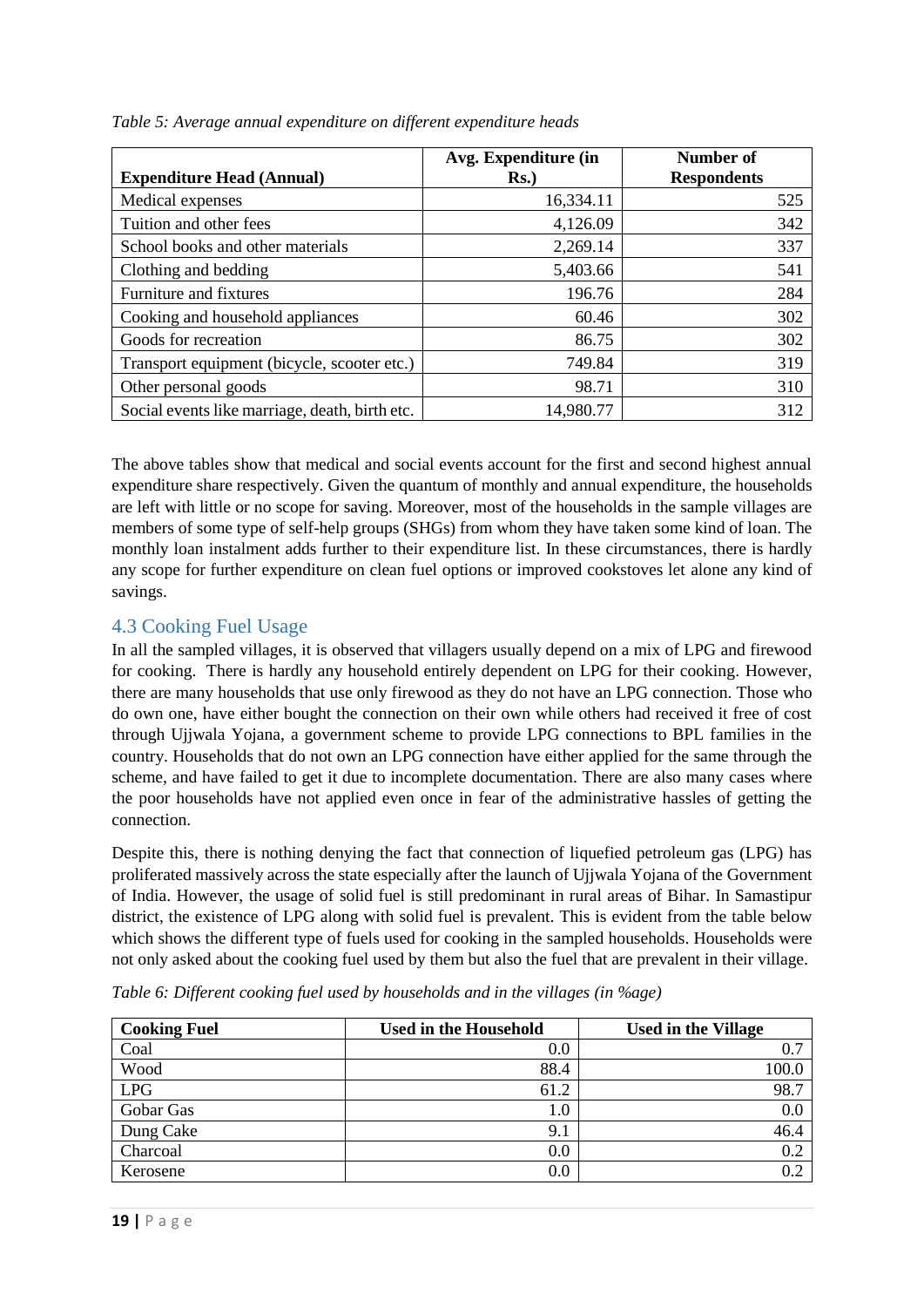| ____ | ∪.∪ |        |
|------|-----|--------|
|      |     | $\sim$ |

As the above table shows, there is divergence between the respondents' perception about the village and what they practice in their home. While almost all of the respondents (98.7 per cent) said that LPG is used in the village for cooking, less than two-third (61.2 per cent) said that they use LPG in their home. This divergence is mainly due to the fact that while LPG connection has made strong inroads in rural areas, the cost of refill as well as delay in the delivery has ensured that villagers are still predominantly dependent on solid fuel like wood. While these questions allowed multiple responses as we wanted to map the different cooking fuels used by the households, attempt was also made to identify the main cooking fuel used by the households. So respondents were asked about the primary cooking fuel used as well as the cooking fuel that was used last night for cooking.

> 50.7 52.2 48.4 47.1 0% 20% 40% 60% 80% 100% Primary Fuel Fuel Used Last Night Firewood and chips  $\Box$  LPG  $\Box$  Dung cake

 $0.8$ 

 $0<sub>7</sub>$ 

As can be seen from Figure 6, firewood and chips are the primary source of cooking fuel used by the half the households. While LPG has also emerged as the primary cooking fuel in the survey, in reality the usage of LPG is intermittent due to supply side constraints as well as financial constraints faced by the households. However, one thing that has emerged from the survey is that people are willing to make a move towards cleaner fuel and are aware about the health hazards related to the use of solid fuels for cooking.

Interestingly, if one looks at the block wise situation then divergence emerges. While in Samastipur block more than half the households use LPG as their primary cooking fuel, in Bithan two-third of the households are dependent on firewood and chips for cooking. This scenario is also related to the geographical distance between the district headquarter at Samastipur and other blocks of the district. Bithan block is farthest from the district headquarter which also explains why people are unable to access clean cooking fuel options like LPG.

The choice of fuel for the villagers has a lot to depend upon how it is procured and how much it costs. In terms of availability, firewood is available in plenty. It is used as the cooking fuel by combining wood, dried leaves and even cow dung. As the majority of households have cattle, cow dung is easily present and dried leaves are collected from nearby areas. Villages have plenty of green cover surrounding them, and hence obtaining firewood within the village premises is not a difficult task. Hence, this fuel is easy to access and literally always at their disposal. While LPG is also available as a decent option for them, its accessibility on the other hand fluctuates. A poor rural household can only obtain it through the Ujjwala scheme, unless they have the money to buy a connection on their own. However, the scheme does not benefit everyone as many villagers had applied for a connection long ago, but are still waiting for it. Even those who have a connection need to go through a lot of hassle to get the cylinders refilled.

Majority of the households use LPG and solid fuel alternatively for which they have both portable as well as fixed cookstoves. While portable cookstoves are mainly the LPG cookstoves, fixed cookstoves are made of mud and are used for firewood and chips.

# <span id="page-19-0"></span> *Figure 6: Distribution of Cooking Fuel Usage Pattern*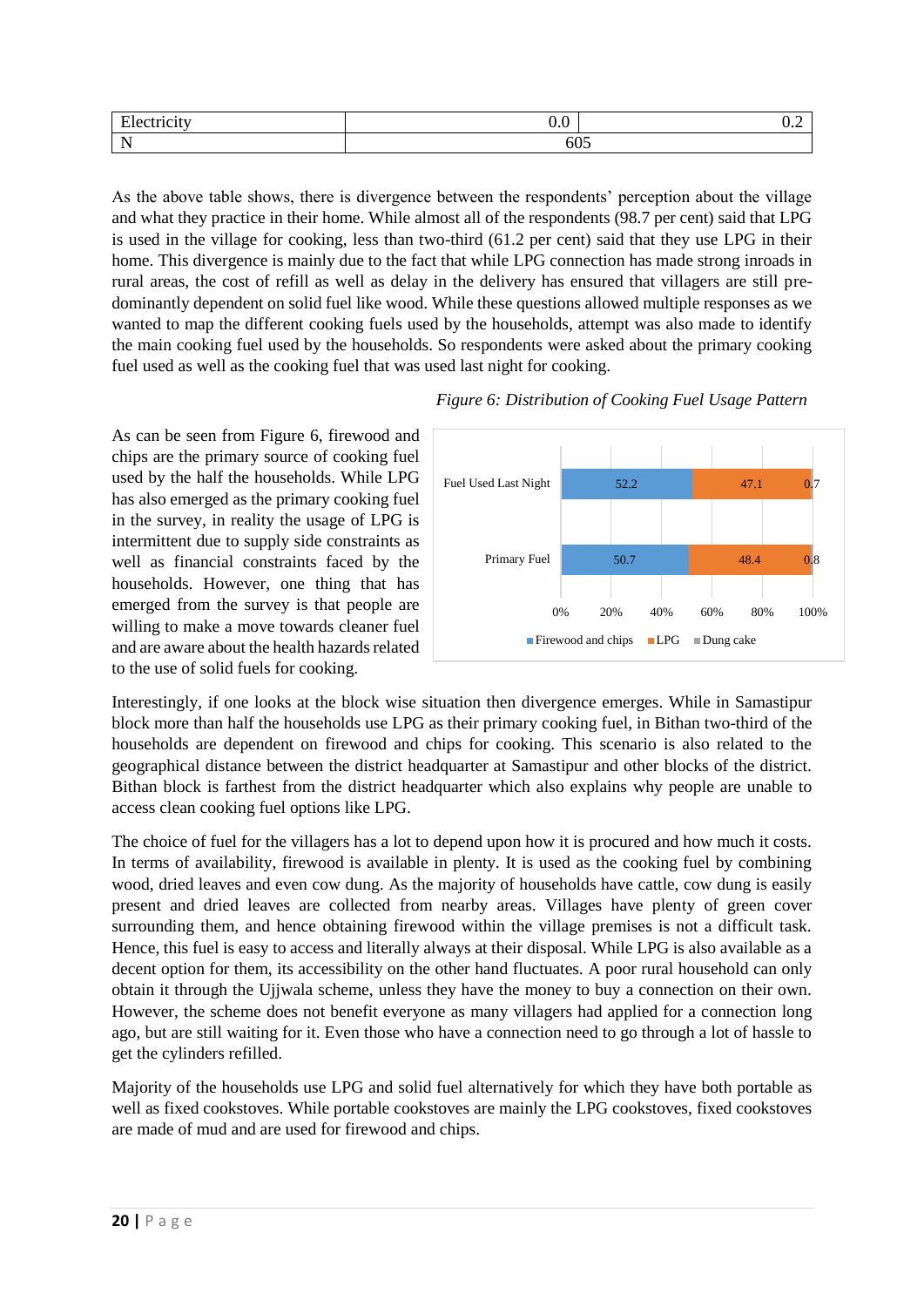<span id="page-20-1"></span>*Figure 7: Type of cookstoves in the households*



As Figure 7 shows, only 12.2 per cent of the households have portable cookstove. This means that more than 90 per cent of the households are dependent on wood for cooking.

The portable cookstove does not always mean LPG cookstove that represents clean fuel, in many cases these cookstoves use firewood as fuel.

Not only wood is the primary fuel used for cooking by majority households, it is also used for heating purposes. Despite the availability of

electricity connection in rural areas, electricity is not used for heating purpose because most of the households lack heating appliances. The free of cost availability of firewood and chips make them a cost effective choice for cooking as well as heating.

The pre-dominant use of wood as a fuel is prevalent across all three seasons in a year (summer, monsoon and winter). In fact, the use of wood increases during the winter season as is evident from the following table.

| <b>Fuel</b>        | <b>Summer</b> | <b>Monsoon</b> | <b>Winter</b> |
|--------------------|---------------|----------------|---------------|
| Coal               | 0.0           | 0.2            | 0.0           |
| Firewood and chips | 61.2          | 58.0           | 72.9          |
| <b>LPG</b>         | 54.4          | 57.5           | 49.4          |
| Gobar Gas          | 0.3           | 0.0            | 0.0           |
| Dung Cake          | 3.5           | 2.5            | 3.6           |
| Charcoal           | 0.0           | 0.2            | 0.3           |
| Kerosene           | 0.7           | 0.0            | 0.2           |
| Electricity        | 0.5           | 0.0            | 0.3           |

<span id="page-20-0"></span>*Table 7: Use of different fuels during different seasons by households in a year* 

According to the respondents, convenience in collecting wood, better heating capacity of wood, and zero cost associated with it makes wood the most preferred fuel across the year.

We also need to delve into the cooking pattern of households in order to understand their fuel choices. Villagers that have an LPG connection use gas stoves to cook their meals in general and get the LPG refilled as and when they have the money for it. In between, they shift to firewood for cooking their meals. However, even when they have LPG in their house, firewood is still used to cooking meals for their cattle, to boil water used for bathing and/or other tasks such as cooking chapatis as they indicate that the chapatis taste better when cooked on firewood. Villagers prefer to use firewood as cooking for cattle takes longer and they prefer to not waste their LPG on these tasks alongside their taste preferences. Therefore, even if they use LPG on a daily basis, they are still exposed to the smoke of wood because of these chores wherein firewood cannot be substituted with LPG even if it is available. This is also because they consider LPG to be more precious than firewood as it is a better, cleaner and much more expensive fuel. Hence, they prefer to use it for limited tasks and try to conserve it as much as possible so that it lasts longer.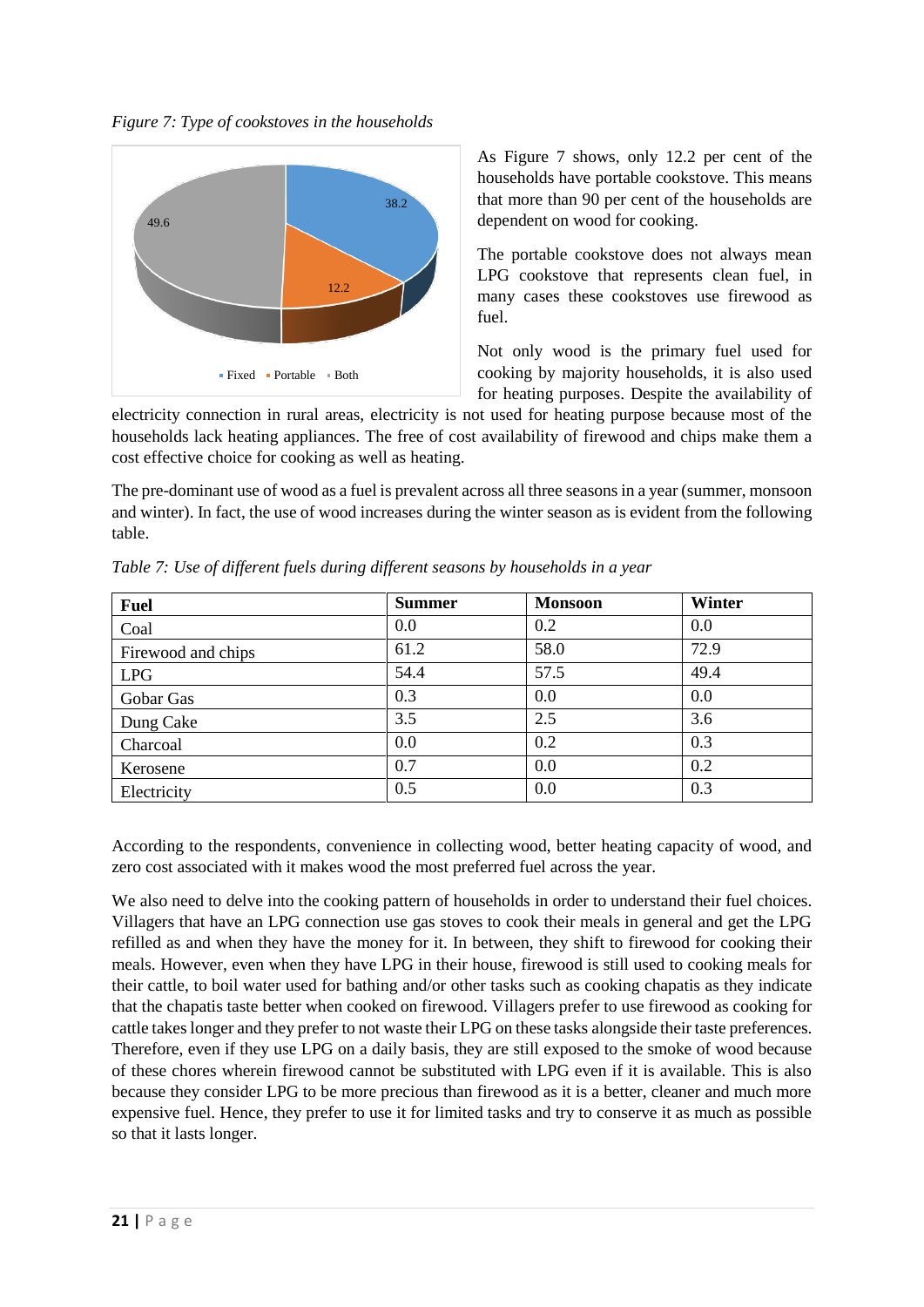As this section shows, despite government's efforts in the form of Ujjwala Yojana as well as widespread awareness about the health hazards associated with the use of solid fuelsfor cooking and other purposes, solid fuel like wood is the pre-dominant fuel choice across the sampled households.

However, it is also true that given the opportunity and the means, the households do use clean fuel. This directs us to the question of constraints that the households are facing in making an absolute shift to clean fuel as well as the economic incentives associated with the solid fuel. The next section details the status of LPG connection in the sampled households as well as the maintenance and operating cost incurred by the households for continued use of the same.

## <span id="page-21-0"></span>4.4 LPG Connection and Usage

LPG connection exist in 60 per cent of the sampled households in the district (363 households). However, significant divergence exists across the four blocks.



<span id="page-21-2"></span>*Figure 8: Percentage of households having LPG connection in different blocks*

As can be seen from Figure 8, while in Samastipur block more than three-fourth (79.3 per cent) households have LPG connection, in Bithan block a little more than one-third (37.5 per cent) have the connection.

The difference in the coverage of LPG connection is again related to the geographical distance between the district headquarter in Samastipur and other blocks of the district. Here again, Bithan being the farthest block from the district headquarter suffers with respect to LPG coverage.

Even among the 363 households that do have a LPG connection, close to three-fourth (70.8 per cent) of the households received the connection in 2016 or later. Among these, 257 households that received connection in 2016 or later, more than three-fourth (77.0 per cent) received the connection under the Ujjwala Yojana of the Government of India which started in the year 2016. Under the Ujjwala Yojana, households are eligible for connection subsidy. However, two-third (65.2 per cent) of the households that have received LPG connection under the yojana reported that they have not received any subsidy from the government yet. As per the provisions in the scheme, subsidy is given after one year from the date of receiving connection or in other words after 12 refills. However, most households who reported not having received any subsidy had an installed connection before 2019 thus making them eligible. In fact, among the 131 households that are yet to receive subsidy, more than three-fourth (76.3 per cent) have received connection before the year 2019. Low literacy levels further add to the plight of such households as they are not aware of the administrative mechanism to be followed to receive what is due to them. Issues with documents, discrepancy in name etc. are also factors that prevent people from receiving the subsidy. While difficulty in availing the subsidy is one problem, the cost of refill and getting the connection is another (Table 8).

### <span id="page-21-1"></span>*Table 8: Cost of LPG*

| Average Cost of Getting the LPG Connection | Rs. 1,575.00 |
|--------------------------------------------|--------------|
| Average Cost of Refill                     | 788.8<br>Rs. |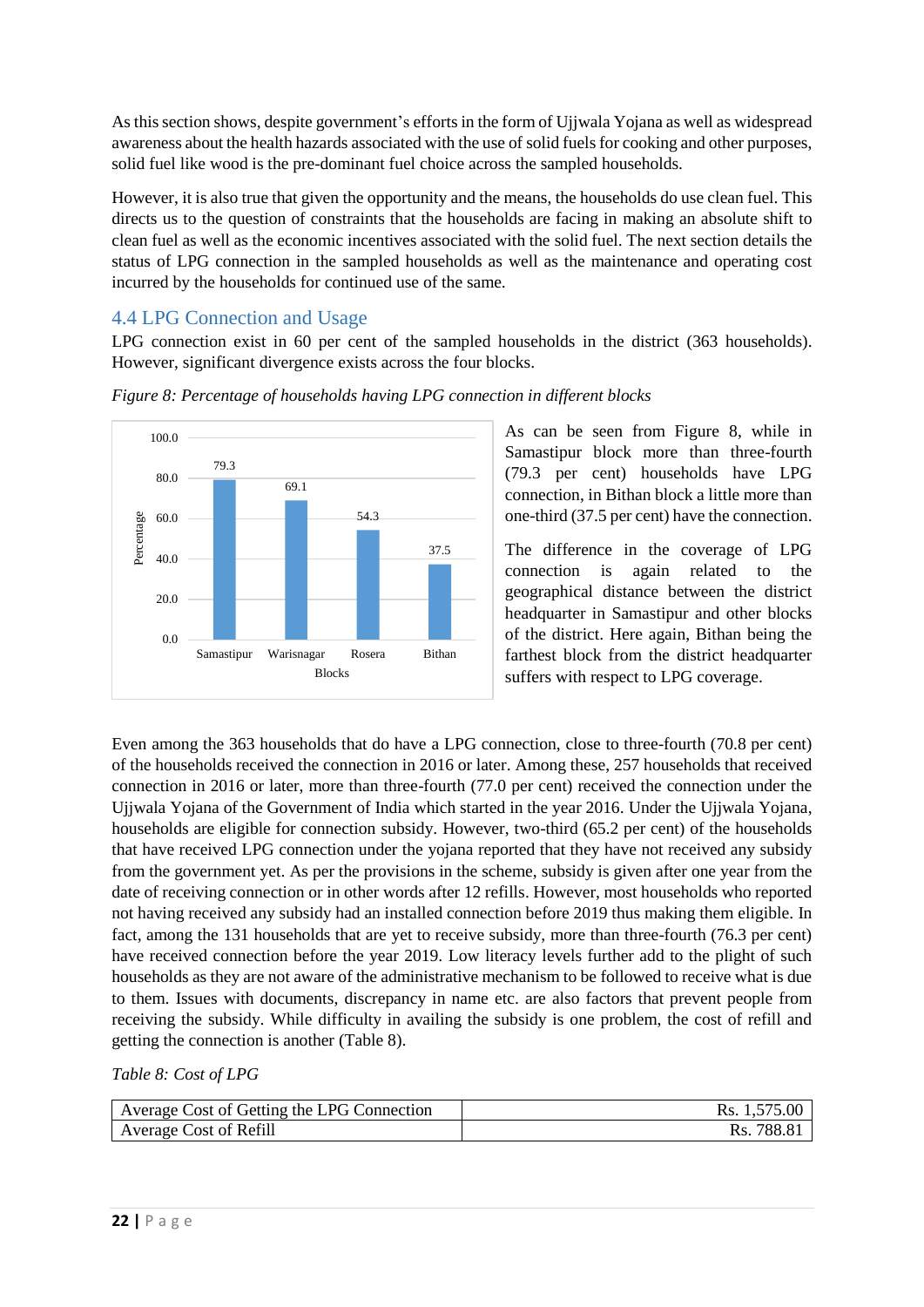The type of cylinder that is purchased by the households weighs 14.2 Kg, which is also the standard household use cylinder weight in the country. Moreover, in more than two-third of the households (68.3 per cent), LPG refill is required after every 30 days. The cost of LPG is further compounded by the delivery charges that households are required to pay for receiving the refill. Out of the 363 households with LPG connection 288 (79.3 per cent) reported that they pay delivery charges to the LPG distributor. In fact, the average amount being paid by households as delivery charge is Rs. 50 per cylinder. On an average, it costs anything between Rs. 850-1000/- to get a refilled cylinder delivered to the village.

Households only have a single cylinder which means that once it is empty, the refill should arrive in a day or two otherwise the households will have no other option but to use wood.



### <span id="page-22-0"></span>*Figure 9: Time for refill cylinder to arrive after placing order*

From Figure 9, it is evident that a little more than half of the total households with LPG receive refill within one to three days. Still, in more than 40 per cent of the cases, it takes at least one week for the refill to arrive.

Such delays erode the credibility of the system to provide regular support for LPG usage in rural areas. However, this also raises a pertinent question of why

do households fail to estimate the requirement or the time by which they would be needing a refill. Most of the homemakers are usually well aware about the time by which different commodities in the kitchen need to be replenished. So, it is expected that the homemakers would have a fairly good idea of when their LPG cylinders will get empty every month.

To understand the situation better, the households were asked whether the households check the weight of the LPG refill at the time of delivery. Out of the 363 households with LPG connection, 278 (76.6 per cent) said that they don't check the weight of the cylinder at the time of delivery. Not only this, majority of the respondents with LPG said that there does not exist any fixed duration after which they order the refill.

As Figure 10 shows, for more than half respondents there exists variation in the duration of LPG cylinder booking. This means that households are unable to estimate the time by which they will require a refill. This is surprising as homemakers irrespective of their literacy level are usually very much aware about the time by which different commodities in their kitchen will need to be refilled.

<span id="page-22-1"></span>

Another factor acting as a binding constraint on the households is the distance of LPG distributor from the village of the households. Out of the total 363 households with LPG, 358 (98.6 per cent) reported that the warehouse of their LPG distributor is located outside their villages. The average distance between the warehouse of LPG distributor and the household is 7.5 Kms and in some cases it is about 40 to 50 Kms. This disincentivizes the households to shift to LPG as in many places, the respondents report that they have travel to the warehouse to collect the cylinder. This happens because the distributors usually wait for a bulk order before sending their delivery vehicles for cylinder delivery. As different households require cylinders at different points in time, they have to wait for other people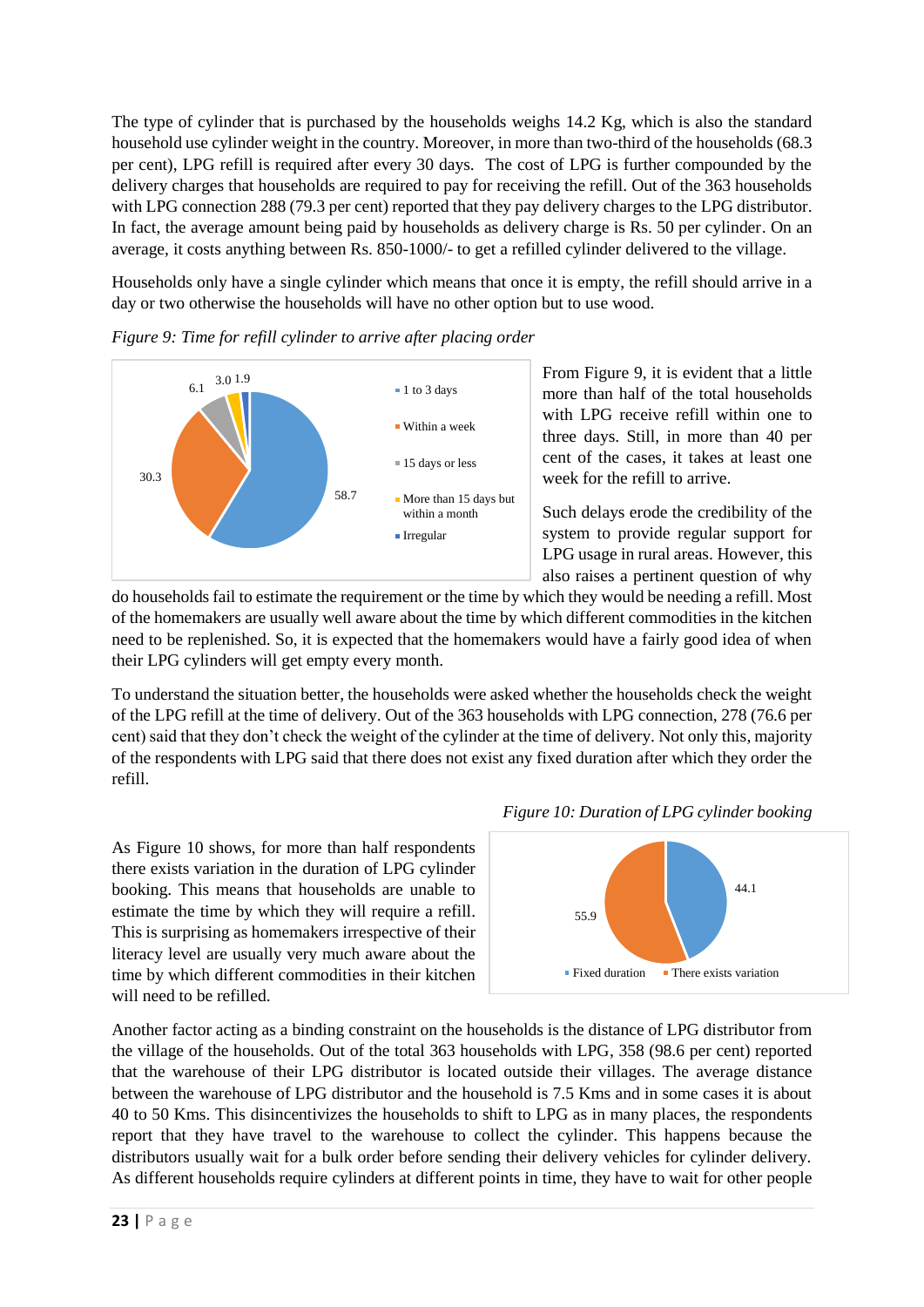in the village to place the bulk order. In case a household needs a cylinder urgently then one of the family members travels to the warehouse to collect the cylinder.

The above factors lead to a situation where people have no choice but to rely on solid fuels. Households use a mix of firewood, dried leaves and cow dung as these are available free of cost. Women and girls of the family go and collect wood from the nearby surroundings. Wood collected in one go lasts almost a week. A few rare cases where the villagers do buy wood, do so from their neighbours or someone selling it within the village and don't need to travel too far for it. They usually walk a distance of about two to five kilometres to procure firewood. The average monthly consumption of wood by households is 107.1 Kg. Almost all of it comes free of cost through collection from common grounds, forests, farms etc. For those who do buy wood, the price of buying wood comes around Rs. 600 to 800/- a quintal.

<span id="page-23-0"></span>



From Figure 11, we can see that less than onefifth (17.7 per cent) of the households resort to buying firewood instead of selecting the option of LPG or just gathering wood on their own. The fact that wood is freely available while LPG comes not only with financial cost but with other administrative hassles ensures continuous reliance on wood for cooking and other household energy needs*.* 

Similarly, other solid fuel options like dung

cakes are also free of cost as the few households that do use them make them at their home themselves. On the whole, out of the 363 LPG users, 292 (80.4 per cent) reported that they also use solid fuel (mainly wood).



<span id="page-23-1"></span>*Figure 12: Reason for using solid fuel along with LPG*

From Figure 12, we can see that irregular supply along with high cost of LPG are the main reasons why households use solid fuel even when they have a LPG connection.

Easy availability of wood is the third most important reason with close to one-fourth (22.6 per cent) opting for it. The others option mainly relates to the situation where households are forced to use solid fuel when their LPG

cylinders become empty and they have to wait for the refill. For some households, difficulty in using LPG cookstove is also one of the reasons why they consider LPG as an inconvenient source of cooking fuel.

While it is important to understand the reasons why people with LPG connection are still using solid fuels that create pollution, equally important is to understand why people are not at all using clean fuel options like LPG when even the government is providing incentive.

Out of the total 605 households, 242 (40.0 per cent) do not have LPG and are dependent on solid fuel like wood for cooking, heating and other energy needs. Out of these 242 households, 196 households (81.0 per cent) had never used LPG while 46 (19.0 per cent) earlier used LPG but have now completely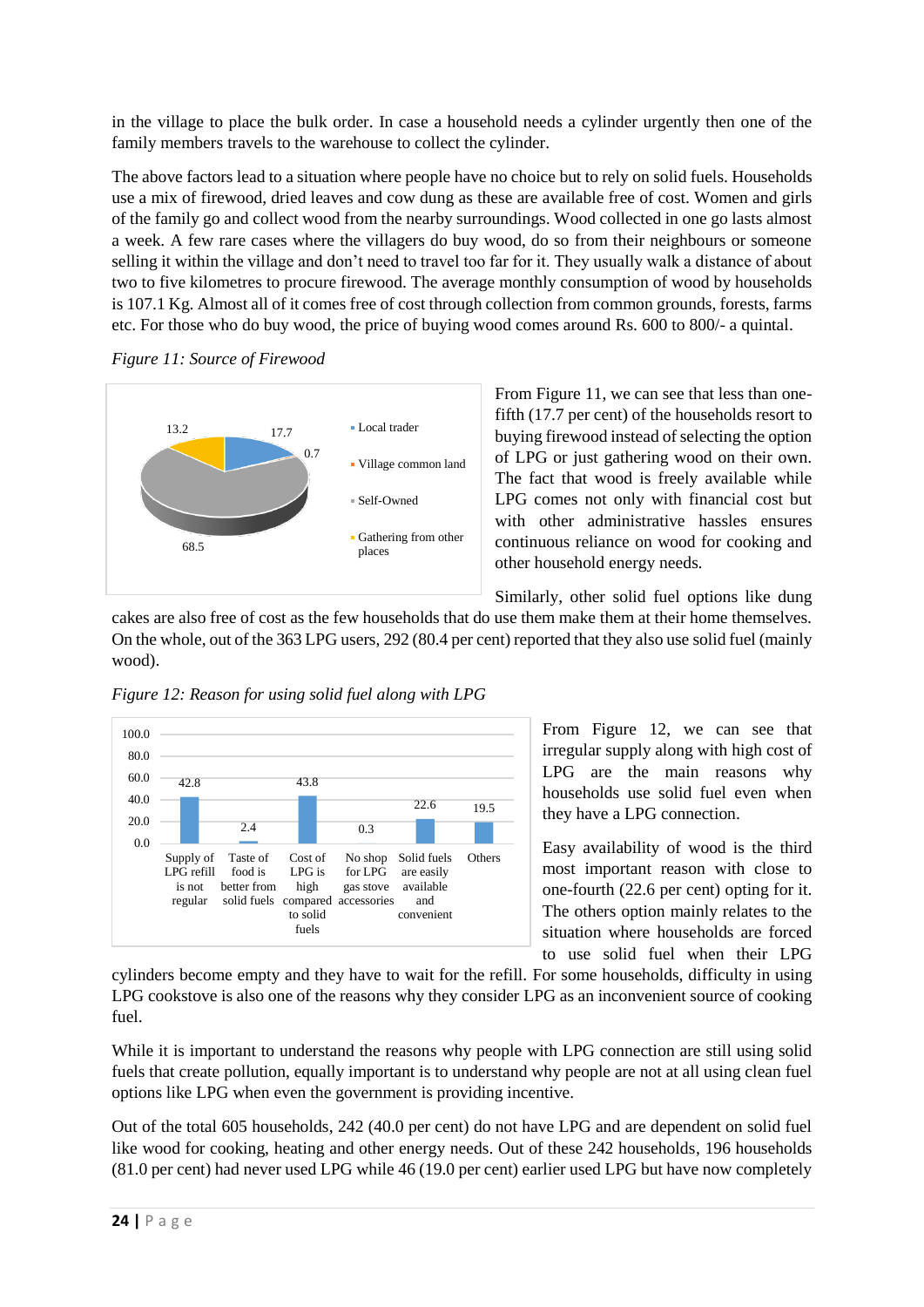stopped using it. For those households who earlier had LPG, the reasons for its discontinuity are irregular supply of LPG refill and high cost.



#### <span id="page-24-0"></span>*Figure 13: Reasons for never having LPG*

From Figure 13, it can be seen that out of the total 196 households that have never used LPG, 122 (62.2 per cent) have applied for a connection and are waiting for the installation. This is positive in the sense that households are making efforts to shift to clean fuel options. Lack of required documents is the second most prominent reason with more than onethird (40.3 per cent) mentioning it.

The impact of low literacy levels in rural

Bihar can be seen on the access to clean fuel which is reflected from the fact that one-fourth (21.4 per cent) of the households without LPG are not even aware about it. Similarly, one-fourth (20.9 per cent) of them are not aware about the procedure to apply for LPG. This also raises serious questions on the government's effort to create awareness as well as its initiatives to ensure clean fuel is accessed by all households in the rural areas of the country.

Most villagers in the area are aware of health issues arising from the smoke of firewood and many women even complain of eye problems and breathing issues that they face often. They get it treated from a doctor if the situation gets unbearable or take some curative medicines, but it is hardly a deterrent for them to stop using wood as a cooking fuel.

Understandably, health does not hold much priority when it comes to choosing the type of cooking fuel for the villagers. They hardly practice any preventive measures and end up going to the doctor only if their medical condition worsens. One of the men commented that even though people are generally aware about the ill-effects of firewood on their health, but "we the poor do not think about it, we first think about saving the money, and how to use it in the best way possible, we think about lowering our expense, and we do not think about the future troubles it may cause us." This clearly reflects their way of thinking, as we realize that their short-term goals of getting food on the table with least expenses is something that holds priority rather than looking at their future healthy lifestyle which they might or might not be able to achieve by making significant and possibly expensive changes in their present condition.

An important finding that emerges is that while villagers admit that LPG is easier to use and even a cleaner fuel than firewood, the task of procuring it is seen as an inconvenience for many. Many households have received the free LPG connection and a stove through government schemes. However, poor after salesservice in terms of refill cylinder is creating disincentive for the households and ensuring continuous use of solid fuel that not only adversely affects the environment but also the health of individuals especially women as cooking food continues to be the sole responsibility of women in the household in rural areas.

While trying to understand the cooking fuel being used by households in rural areas, it is important to understand the agency and power that women wield in the house. This is important because while cooking is done by females, they seldom have any say in the decision making in the house especially decisions related to finances. The next section therefore tries to understand the level of empowerment among female members of the sampled households.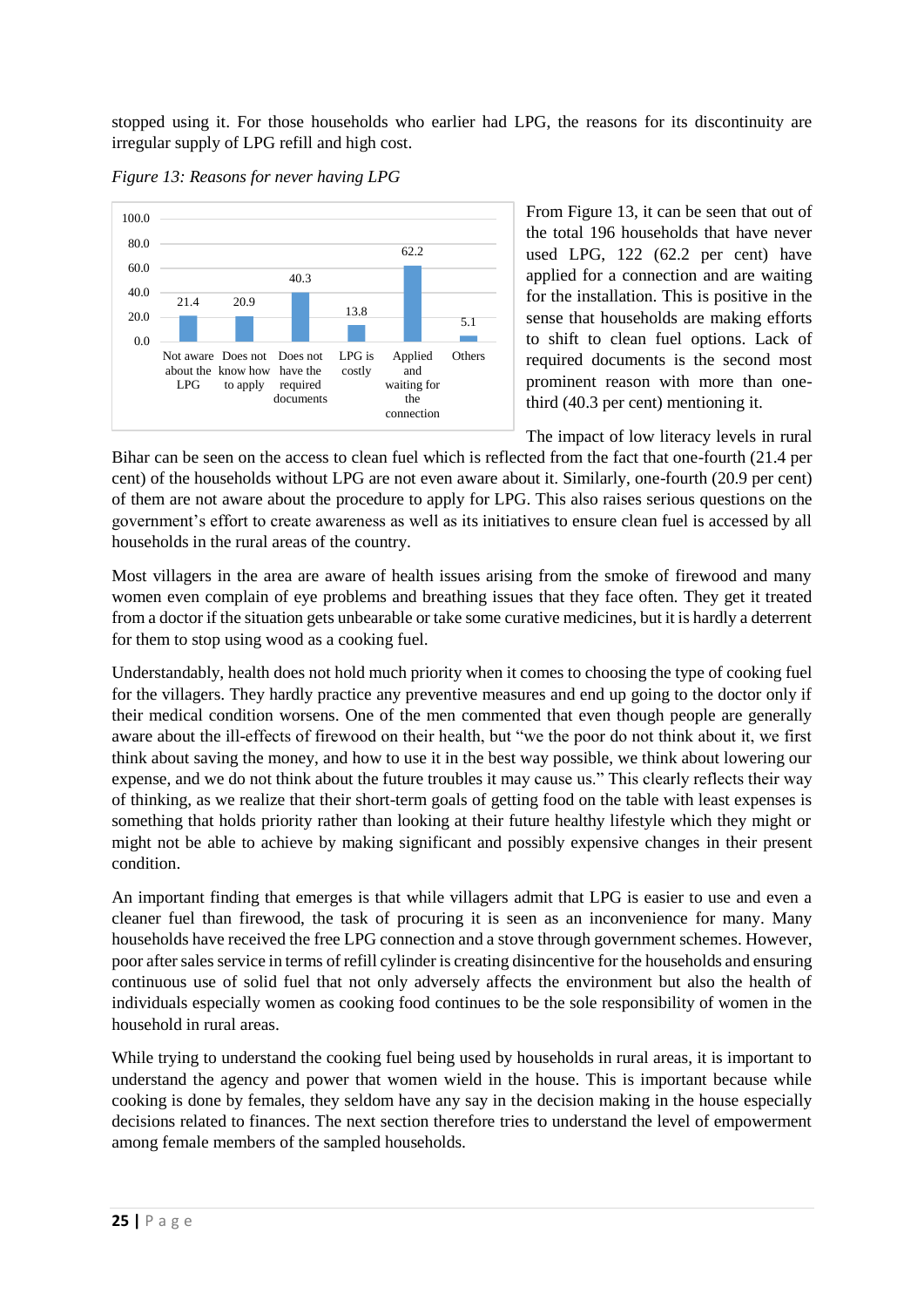## <span id="page-25-0"></span>4.5 Perception and Views of Women in the Household

Understanding the status of women in the household is important for the current study because under the Ujjwala Yojana of the Government of India, LPG connection is issued in the name of women members of the house. Moreover, the responsibility of collecting firewood and chips also rests on the shoulders of female members of the household. In many cases, school aged girls in the households are also made to collect firewood along with the adult female members. This adversely affects the education of girl child in the household. Therefore, it is important to understand the views and perception of females about clean fuel options like LPG.

In the 363 households where LPG connection exists, women members were asked about how LPG has benefited them. Almost all of the female respondents (98.1 per cent) said that LPG has reduced the level of household pollution which is beneficial for them. The following table shows the different benefits that female members of households using LPG have received.

| <b>Benefits</b>                               | <b>Percentage</b> |
|-----------------------------------------------|-------------------|
| <b>Less Pollution</b>                         | 98.               |
| Does not have to go outside home for firewood | 85.1              |
| Less drudgery                                 | 43.3              |
| Food is cooked fast so gets some free time    | 20.7              |
| Is convenient to use                          | 16.3              |
|                                               | 363               |

<span id="page-25-2"></span>*Table 9: Benefits of LPG gas for cooking*

This brings us to those households that do not have a LPG connection. Out of the 242 households with no LPG, females in 233 households were aware about LPG and almost all of them (229) said that they would like to have a LPG connection in their house and have also discussed the same in their homes. Among those who said that they don't want LPG connection, high cost of LPG was the main reason for it.

It therefore becomes clear that even women in the households are very much aware about the benefits of LPG and are happy with the improvement in their daily working conditions. Moreover, women in households where there is no LPG also want LPG connection in their homes. However, agency of women within their households is limited and financial power resides mainly with men.

## <span id="page-25-1"></span>4.6 Preference, Perception and Innovation

Villagers do realize the benefits of LPG over other fuels. To them, using LPG as a cooking fuel is beneficial as meals cook faster, the utensils remain clean, it is easier to use than other fuels, is smoke free or emits less smoke than other fuels and can be used in all seasons (unlike firewood which is hard to obtain in monsoons). These are the major benefits listed by almost every villager. They are also aware about the health benefits of using LPG instead of firewood, but it doesn't hold a priority for many.

Since firewood is available easily and in plenty, it is a default option for many villagers. This becomes even more obvious when their financial constraints and administrative challenges further reduce their chances of using LPG. Getting an LPG cylinder is expensive in their opinion, especially when its alternative is readily available and costs nothing. They still use LPG but know that they run out of money to get their LPG cylinders refilled and will not be able to use it continuously, or even if they put in a refill request, the agencies are not close enough to get them delivered in less than 5 days. So, doing away with firewood completely is just not an option for them as they are well aware they will need it in days of no LPG.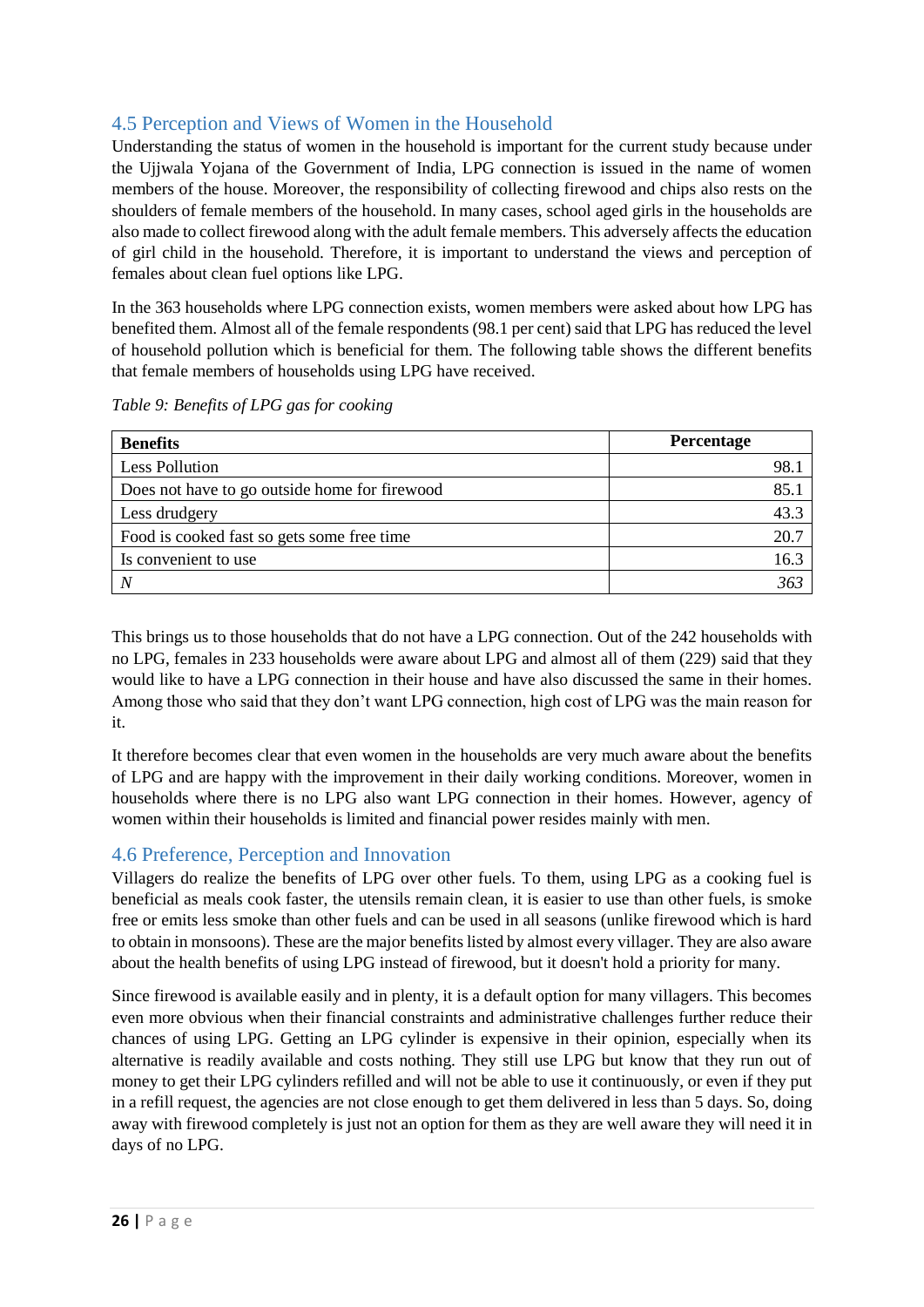### 4.7Key Inferences

<span id="page-26-0"></span>The previous sections detail out how the use of solid fuels like wood is rampant in rural areas despite governmental efforts to provide clean fuel like LPG at subsidised rates. At the same time, it is also true that the households are very much aware about the health hazards associated with burning solid fuels like wood. There are significant underlying factors due to which households are unable to completely shift to clean fuel. The present section tries to identify the factors that are ensuring continuous use of solid fuel like wood by rural households in Samastipur.

### **Multidimensional Poverty:**

According to the Economic Survey of Bihar, 2020 of Government of Bihar, the poverty ratio in rural areas of Bihar is 34.1 per cent. The estimation is based on the Tendulkar Committee methodology which is based on the consumption of items like cereal, pulses, milk, edible oil, non-vegetarian items, vegetables, fresh fruits, dry fruits, sugar, salt & spices, other food, intoxicants, fuel, clothing, footwear, education, medical (non-institutional and institutional), entertainment, personal & toilet goods, other goods, other services and durables. The committee concluded that all India poverty line of Rs. 446.68 per capita per month in rural areas in 2004-05.

However, such estimation suffers from the drawback that people just above the poverty line need not be very much better off than those below the line. This calls for a different approach to understand the deprivations being faced by the households.

To understand the true extent of deprivation being faced by the households, a multi-dimensional poverty index (MPI) has been calculated. The MPI takes into account that there are negative interaction effects when people have multiple deprivations. This has been done to better understand the failure of government policies and subsidies in ensuring behavioural change among households to make a shift to cleaner fuel options or to improved cookstoves. MPI has also been created because poverty cannot be adequately measured with income alone. Moreover, households tend to either under-report or are reluctant to report or report rough estimations of their income in rural areas as majority of them don't have regular work with regular monthly or weekly payments. This makes, use of reported annual incomes of the households even more difficult for the purpose of determining the economic status of the households.

In the multidimensional poverty approach, a poor person is identified using the dual cut-off method, in which first, the cut-off levels within each of the dimensions and second, the cut-off of the number of dimensions in which a person must be deprived (below the line) to be deemed multi-dimensionally poor. For the present analysis, the MPI incorporates three dimensions at the household level which are health, education and standard of living.

With respect to health, two indicators have been used – whether any member of the household is suffering from any disability and whether any person in the household is suffering from any disease. The two indicators have been weighted equally. Each of the indicator counts one-sixth toward the maximum possible deprivation in the MPI.

Regarding education, two indicators – Whether not even one adult member (18 years and above) has completed 5 years of education and whether any child in 6-17 age group is not studying. Again, each of the indicator counts one-sixth toward the maximum possible deprivation in the MPI.

In terms of standard of living, equal weight is placed on three deprivations (each accounting one-ninth towards the maximum possible): lack of electricity, inadequate flooring, and lack of more than one of five assets – mobile phone, television, radio, bicycle and motorcycle.

Individuals are then identified as multi-dimensionally poor if their household is deprived by a weighted sum of 0.3 or more.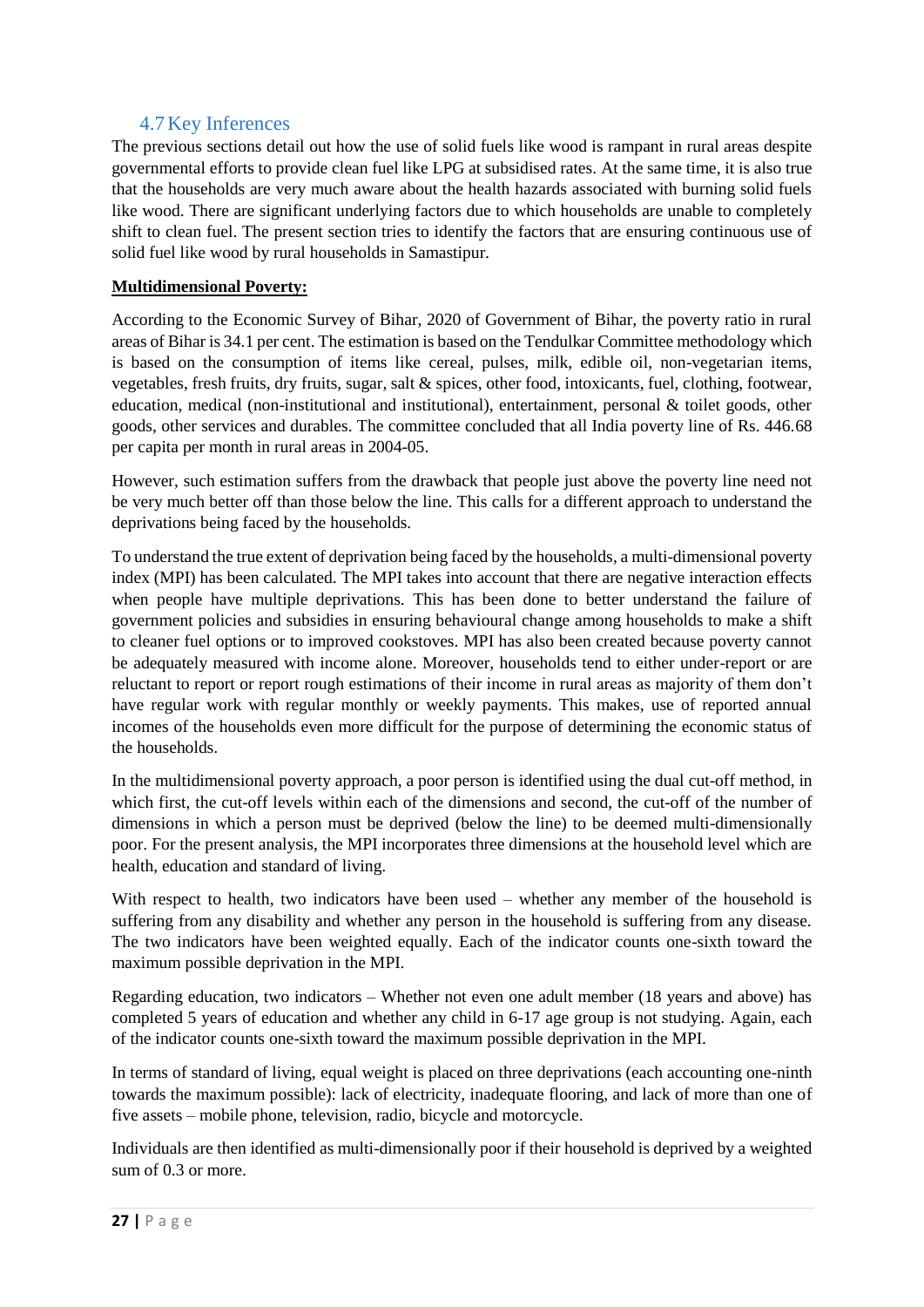<span id="page-27-0"></span>



As can be seen from Figure 14, two-third (67.4 per cent) of the sample households are multidimensionally poor.

This is significantly higher than the poverty ratio estimated by government of Bihar. The high level of multidimensional poverty means just income subsidy provided by the government to make people shift to cleaner fuel will not be sufficient to facilitate such a shift.

## **Lack of Economic Incentives:**

There exists a delay in the disbursement of subsidy under the Ujjwala Yojana. In a rural settings, such delays become known very easily and to every nook and corner thereby discouraging other villagers to make a shift to LPG. Given the poor economic condition among most of the households, it is very much rationalistic for them to not to put money in a scheme where they are not sure of getting the benefits in the form of subsidy.

Cost of getting the connection as well as the cost of refill is a binding constraint on the households which creates a deterrent for them to not shift to cleaner fuel. The bureaucratic hassles as well as location of the LPG distributors outside the village creates disincentives for the widespread use of LPG.

In addition to this, once a household gets a LPG connection, issues with the equipment, especially those given under the Ujjwala Yojana further creates financial problems for the households. Respondents reported that the LPG cookstove, regulator and other equipment given under the Ujjwala Yojana are not of good quality and require regular maintenance and repair. This further creates disincentive to switch to LPG.

## **Lack of Women Empowerment:**

Women empowerment is essential for improving rural livelihoods. Increased say of women in household and society has been found to be beneficial for the family. Behavioural changes are rapid when women in the family have a greater say in decision making process. The study attempted to map decisions taken at two different levels and tried to disaggregate the instances where women are solely responsible or jointly responsible (with male members in the family) to take those decisions. This is important as we have seen in section related to perception and views of women that most of the women want to have clean fuel like LPG in their houses.

The decisions regarding which women in the households were probed included physical movement outside the house, and decisions economic in nature pertaining to savings and borrowings and purchase and sale of household assets. Based on this, an empowerment index has been created to understand the empowerment status of women within the household. The index is based on ten indicators which have been given equal weightage. The indicators that have been used are listed below.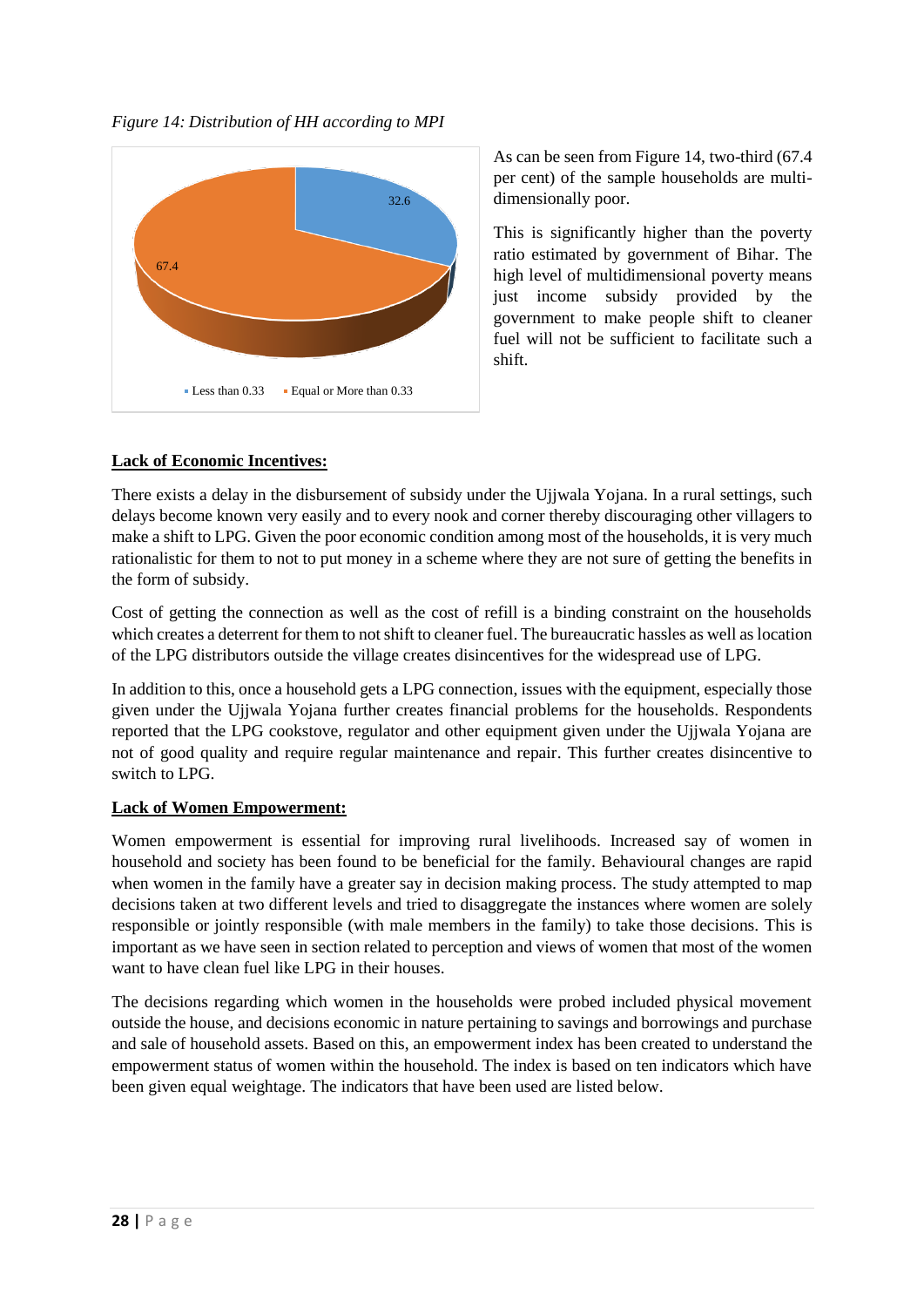| <b>Indicator</b>                      | <b>Response</b> | Weight |
|---------------------------------------|-----------------|--------|
| Whether visits market alone           | Never or Rarely | 1/10   |
| Whether go outside village alone      | Never or Rarely | 1/10   |
| decides<br>household<br>Whether       | Never or Rarely |        |
| maintenance expenditure               |                 | 1/10   |
| Whether women in the house work       | N <sub>0</sub>  |        |
| and earn money                        |                 | 1/10   |
| Whether has a say in the purchase of  | Never or Rarely |        |
| asset in the household                |                 | 1/10   |
| saving<br>Whether consulted<br>for    | Never or Rarely |        |
| decisions                             |                 | 1/10   |
| Whether consulted for investment      | Never or Rarely |        |
| decisions                             |                 | 1/10   |
| Whether<br>bank<br>travel<br>to<br>to | Never or Rarely |        |
| withdraw/deposit money                |                 | 1/10   |
| Whether travel outside home to        | Never or Rarely |        |
| health care centres alone             |                 | 1/10   |
| Whether own a mobile phone            | N <sub>0</sub>  | 1/10   |

<span id="page-28-0"></span>*Table 10: Description of indicators for women empowerment index*

Households with weighted sum of 0.3 or more is considered as the one where women are not empowered enough to affect the decision making process within the household.

<span id="page-28-1"></span>*Figure 15: Empowerment Index for women in the household*



As can be seen from Figure 15, women in about two-third (62.3 per cent) of the households are not empowered enough to influence decision making in the house.

There exists a divergence among the sample blocks. For instance, in Bithan women in more than three-fourth (77.0 per cent) of the houses are not empowered, whereas in Warisnagar, in more than half of the sampled households,

(55.9 per cent) women are empowered enough with respect to decision making within the household.

The above scenario shows that lack of women empowerment is also a major impediment for the shift of households to cleaner cooking fuel in rural areas.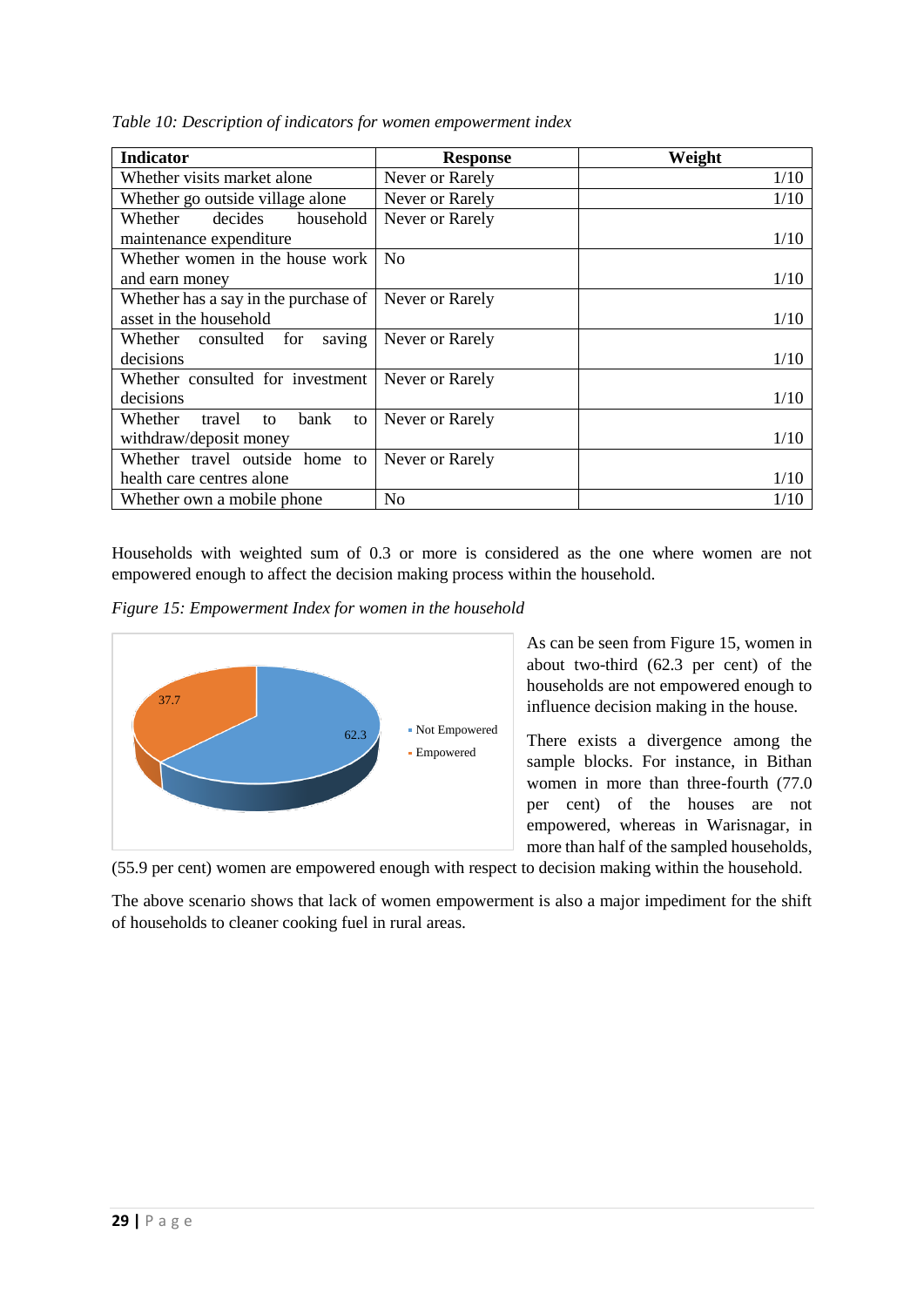# <span id="page-29-0"></span>5. Value Chain Mapping

### <span id="page-29-1"></span>6.1 Objectives and Methodology

Another objective of the current study is to undertake an in-depth assessment of LPG value chain as well as market assessment of clean fuel and improved cookstoves in Samastipur district in Bihar. The specific objectives of this dimension of the study are as follows:

- Mapping different stakeholders in the LPG cooking fuel value chain including distributors, refill traders etc. and understanding the cost dynamics of different stakeholders.
- Value addition at different levels and risk involved.
- Price spread analysis (how the price is distributed from source to the end user).
- Cost associated with improved cook stove manufacturing.
- Type of biomass cook stoves available (fixed and portable type; natural and forced draft type) and type of material being used for making improved cook stoves.
- Challenges being faced by entrepreneurs in terms of finance, marketing, and after sale services.
- Opportunities available for such entrepreneurs.

The study is based on both, a detailed review of secondary literature and analysis of primary data to yield extensive qualitative results pertaining to the various aspects and stakeholders of the value chain.

For the value chain analysis, primary data was collected at each level of the value chain as per the specific objectives outlined in the study. This information was critical in;

- 1. Mapping the value chain
- 2. In estimating the cash flows and profit margins for the buyers and sellers involved in the value chain
- 3. In identifying the strengths and weaknesses for the existing marketing systems

Four blocks, namely Samastipur, Warisnagar, Rosera and Bithan of Samastipur district in Bihar were covered. A total of 13 in-depth interviews were conducted covering cookstove sellers and repair shops, LPG distributors and informal intermediaries.

## <span id="page-29-2"></span>6.2 Marketing Channels and Actors

### **Cookstove sellers and repair shops**

As more and more rural households started getting an LPG connection owing to the government scheme, the demand for shops selling and repairing cookstoves gradually increased. There are several small shops in and around villages that sell cookstoves while also providing repair services. The main source of income for most of these businesses is usually by selling ration or utensils and other items, and they provide stove repairing services as a side business. These small ration shops in the villages started repairing stoves once its demand increased in the area. There are also shops that primarily sell cookstoves which are located closer to the city.

Most of the shop owners that were interviewed commented on the poor quality of the stoves distributed under the government *Ujjwala* scheme. They claimed to be getting more customers in the past year, since many villagers had received LPG connections and stoves through the scheme and hence more stoves were now in need of repair. Villagers get their stoves to these shops to mainly get the burner or the plate in the stove repaired or replaced. As told by these shopkeepers, the burner in the government provided stove is made of iron and hence gets rusted quickly. Maintenance of the stoves is also of importance and the shopkeepers believe that villagers need to be given some basic information on how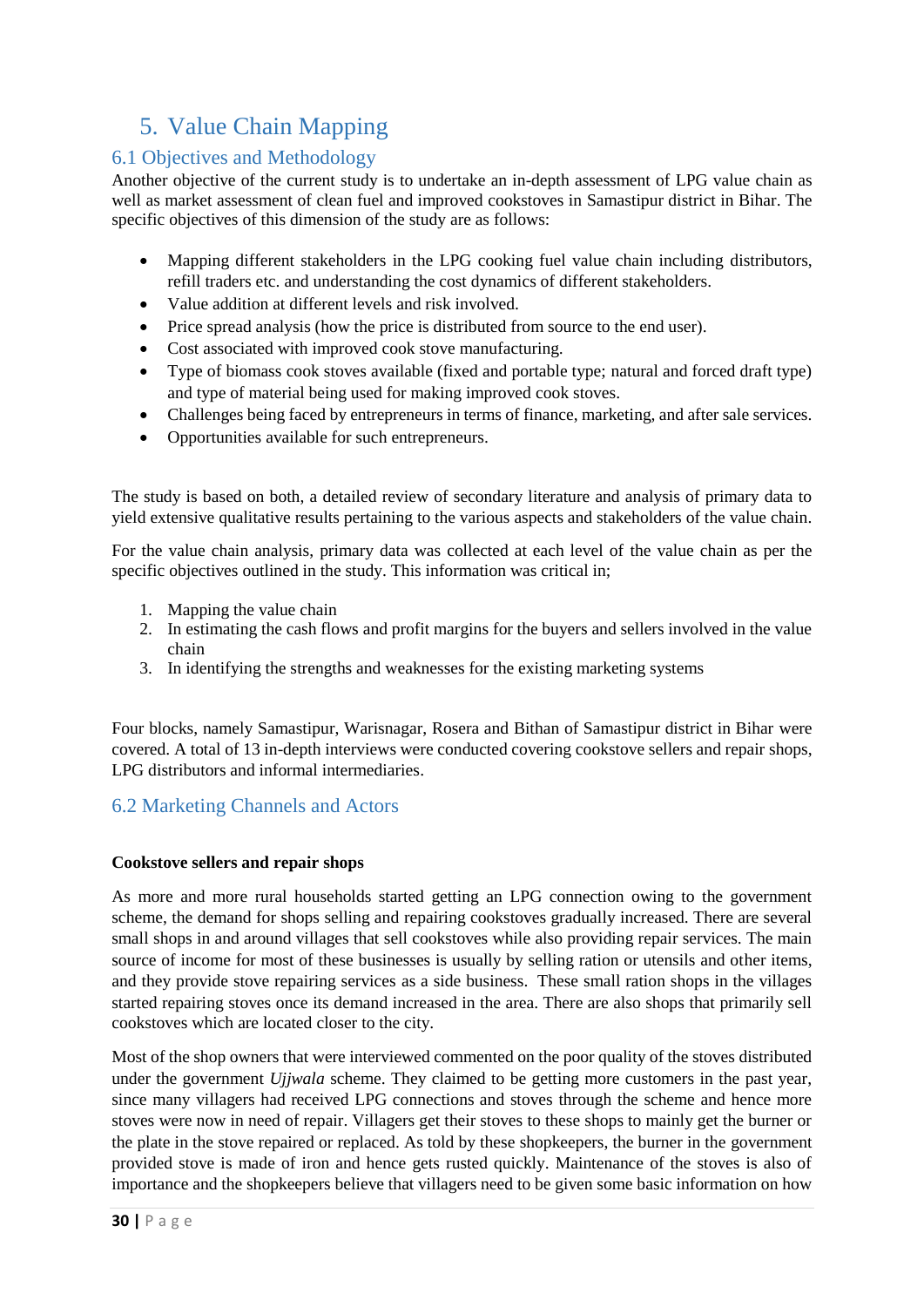to use and maintain stoves which is currently lacking resulting in a large percentage of stoves being repaired or replaced.

As there are intervals when LPG runs out and the households switch to firewood for cooking, the stoves lie unused while they wait to get the refilled cylinder or till they have the money to get it refilled. This sometimes causes the LPG to freeze inside the pipe which can be harmful and can cause accidents. The shopkeepers claim that villagers are usually unaware of such issues and don't take proper precautions.

While demand for cookstove repair shops has increased, the demand for new cookstoves has not been too high since the *Ujjwala* scheme came into action. As villagers get a cookstove with the LPG connection for free, not many people buy a new stove from these shops. The cost of getting cookstoves repaired or replaced varies with the location of the villages. For villages located far from the city, repairing the stoves costs anything between Rs. 50-100/- while getting the burner replaced costs between Rs. 50-100/-. For shops that are closer to the city, the shopkeepers claim to sell a pair of burners between the range of Rs. 120-300/-, after buying it for Rs. 80-200/-. The plate costs the shopkeeper Rs. 30-60/- for a pair and is sold to the villagers for Rs. 50-100/- for a pair. A new cookstove costs the shopkeepers something between Rs. 450-1300/- which they sell for Rs. 600-1500/- to the villagers.

These shopkeepers also claim to have seen a massive reduction in the use of kerosene stoves that used to be in demand before but are now not in use at all. Apart from these, no new technology of stoves that uses a fuel other than LPG was found to be promoted or in use in the area. The shopkeepers mention that several companies like Surya, Padmini etc. are selling LPG cookstoves in the market.

### **LPG distributors**

Another stakeholder are the gas agencies that supply LPG cylinders to the villages. There are a few agencies that have warehouses and cover a large area of the district. These suppliers sell LPG gas cylinders to villages often taking orders in bulk from a village. One such distributor claimed to be having a customer base of 2000, having around 50 commercial cylinders and 500 small household cylinders in their warehouse. Another agency in the area reported to having witnessed an increase in their customer base to 4000 after the *Ujjwala* scheme. Such agencies deliver cylinders in their vans that can carry 40- 45 cylinders in one stretch and charge anything between Rs. 40-100/- per delivery. Being in charge of a large area, they deliver them in 3-5 days of request. The total price of one cylinder hence becomes anything between Rs. 850-1000/- for a rural household.

Apart from these agencies, the local shops that sell and repair stoves also sometimes sell gas cylinders. Few such shop owners claimed to be selling 3-5 kg LPG cylinders that are in demand especially by college students and bachelors who live in or near the city. These small cylinders cost these shops almost Rs. 100/- per kg and are sold to customers at a profit of at least Rs. 40-45/- per kg.

### **Informal intermediaries**

There are various middlemen present at different levels of the distribution as well. These jobs crop up due to gaps in the supply chain as the distribution network seeps deeper into villages. Some of the cookstove sellers and repair shop owners also work as informal LPG providers. For a charge of Rs. 90- 100/- per Kg, gas refill is provided in cylinders weighing 3 Kg and 5 Kg. Moreover, at the price of Rs. 450-600/- gas cylinders weighing 3 Kg to 5 Kg are also sold by such cookstove sellers and repair shop owners. In addition to this, several examples cropped up during the study -

One was a tea seller who runs a small tea shop in his village. As there are not a lot of households with LPG connections in the village, the agency does not come and deliver the cylinders often. Hence, the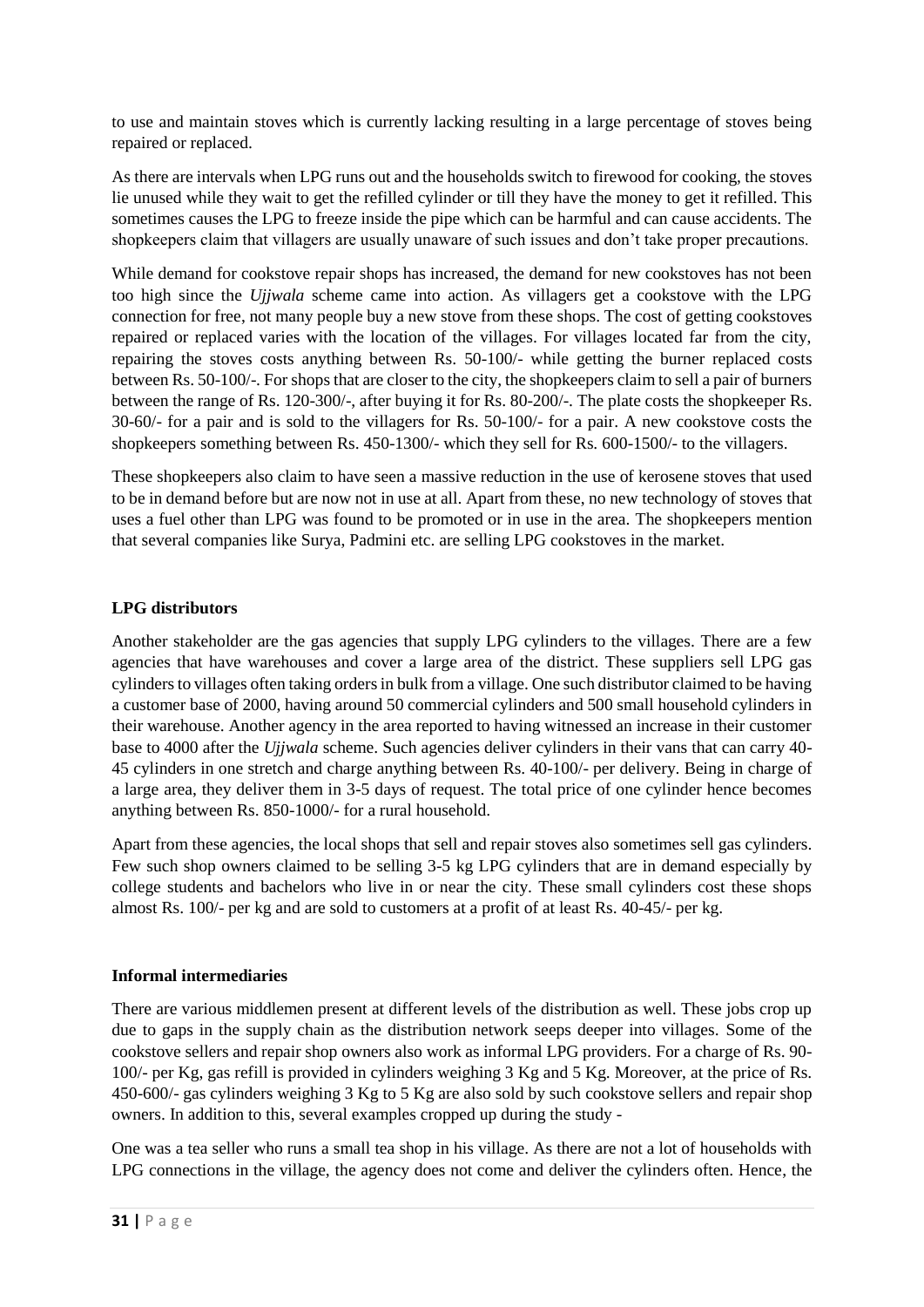tea seller has taken the responsibility wherein all villagers who wish to get their cylinders refilled drop the empty ones along with their LPG cards at his tea shop. Once he has around 10-12 empty cylinders in place he calls the agency, who then deliver the refilled cylinders at his shop within 3-5 days of request. The tea seller charges Rs. 30/- per cylinder for this service and villagers seem to prefer this mechanism as they get the cylinders conveniently.

Another example is of an informal gas supplier whose job is to deliver LPG cylinders from the agency's office/warehouse to the villages. He receives Rs. 3500/- a month from the agency for his services. He claims to carry 12-15 cylinders in one stretch and does this at least two to three times a day. He also charges Rs. 30/- from the villagers upon delivering the cylinder.

The presence of such middlemen increases the final price of LPG for rural households, thus making it costlier and unaffordable for many.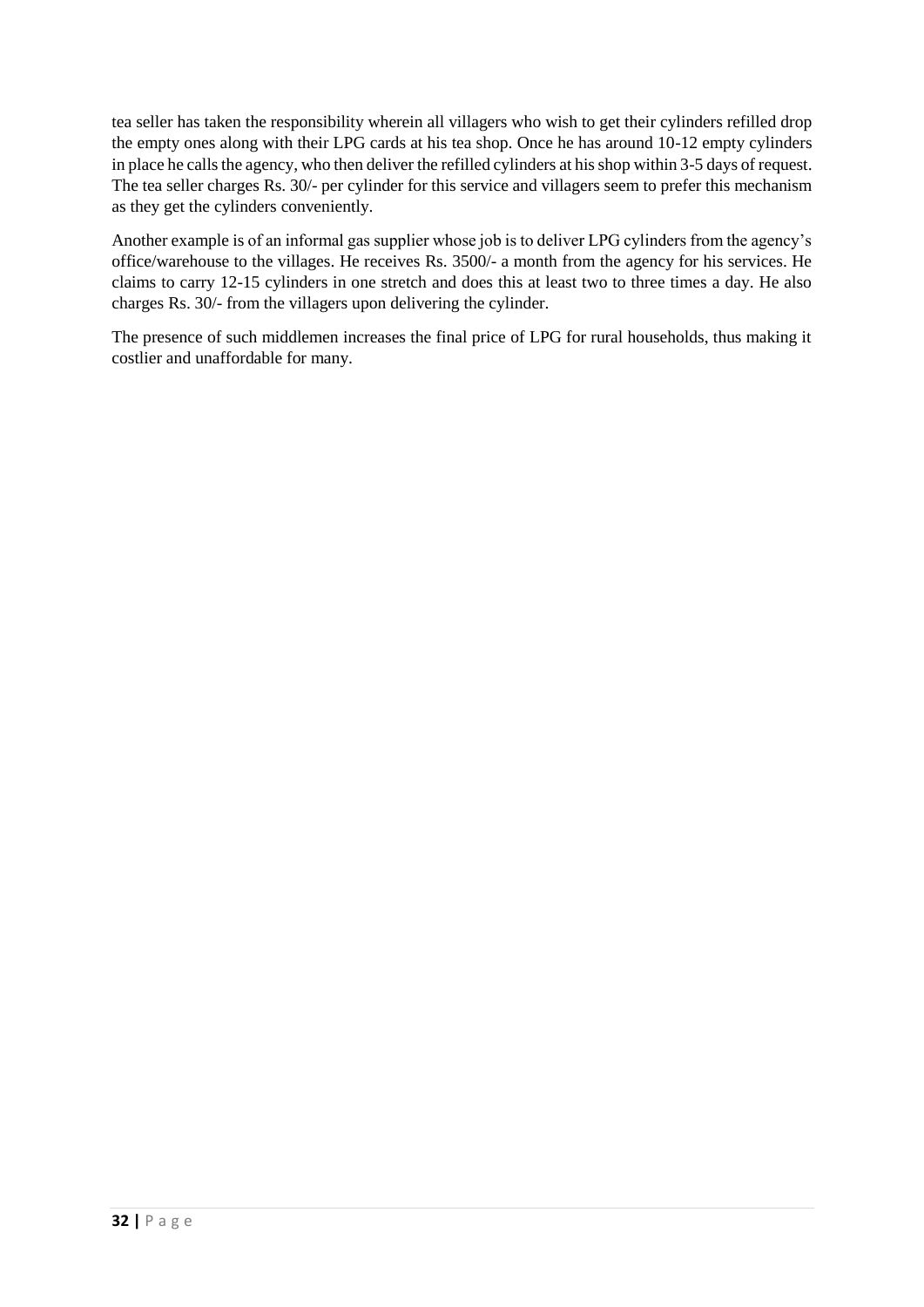# 6. Recommendations

<span id="page-32-0"></span>**Direct Financial Assistance:** Multidimensional poverty among two-third of the sampled households means that the subsidy provided by the government is not sufficient to make the households shift to clean fuel. What is needed is full financial assistance in which the LPG connection and first refill is provided free of cost to the households. Increased coverage of LPG will make the financial debt incurred by the government self-liquidating in the long-run due to increased revenue from LPG usage.

**Connecting Consumers with the Nearest LPG Distributor:** During the study, it was discovered that in many villages while the nearest LPG distributorship is of one oil marketing company, the LPG connections with the villagers is of some other company which is several kilometres away from the village. Now, as we have seen in many cases if an individual urgently wants a cylinder then s/he has to travel to the warehouse of her/his LPG distributor, otherwise s/he will have to wait till sufficient amount of order is received by the distributor. To solve this problem, government should ensure fast and smooth transfer of LPG connections to the nearest LPG distributor.

**Doing away with Delivery Charges:** The government should ensure that the LPG distributors are barred from charging delivery fee from the consumers. In case distributors face additional financial constraints as a result of servicing far off places, the government should reimburse their delivery expenses instead of these distributors recovering the expenses from the consumers.

**Opening up more LPG Distributors:** During the study, it was discovered that the coverage of LPG was the worst in Bithan which also happens to be the farthest block from the district headquarter. What is needed is that more and more distributorships are opened in every block closer to the rural areas. For this, the government can either provide subsidy or subsidised loans to whomsoever wishes to open such a distributorship in rural areas.

**Improving the Quality of Equipment:** One of the reasons why people are reluctant to shift to LPG is the regular maintenance and repair cost that they have to incur on the equipment received under the Ujjwala Yojana. The government needs to ensure that good quality equipments are distributed under the scheme.

**Adopting Best Practices from Other Sectors:** In the banking sector, to ensure last mile banking service in rural areas, the concept of business correspondents is used. Business correspondents are representatives of banks that provide banking services in locations where bank branch cannot be opened. The same model can be imitated in the LPG distribution network. Such correspondents can replace the informal intermediaries and ensure that the consumers are charged uniformly instead as per the whims and fancies of informal intermediaries.

**Reinvigorating Initiatives like National Biomass Cookstoves:** Given the fact that firewood is easily available and that too free of cost, complete shift to LPG will not be easy in the near future. Therefore, in the meantime, improved cookstoves that use firewood but produces less pollution can be introduced in the market. Although National Biomass Cook Stoves Initiative (NBCI) was launched by the Ministry of New and Renewable Energy (MNRE) on December 2, 2009 it never achieved much success. This is because, while under the scheme testing facility was provided to organizations, NGOs, entrepreneurs and industries in the country for testing their improved cookstoves, what was needed was financial assistance and hand holding in the initial stages.

This is because initially when such cookstoves are introduced, after sale service infrastructure is instrumental for smooth adoption. Therefore, the government needs to provide financial assistance in the form of subsidy to improved cookstove innovators/manufacturers as well as hand holding support for after sales service infrastructure development.